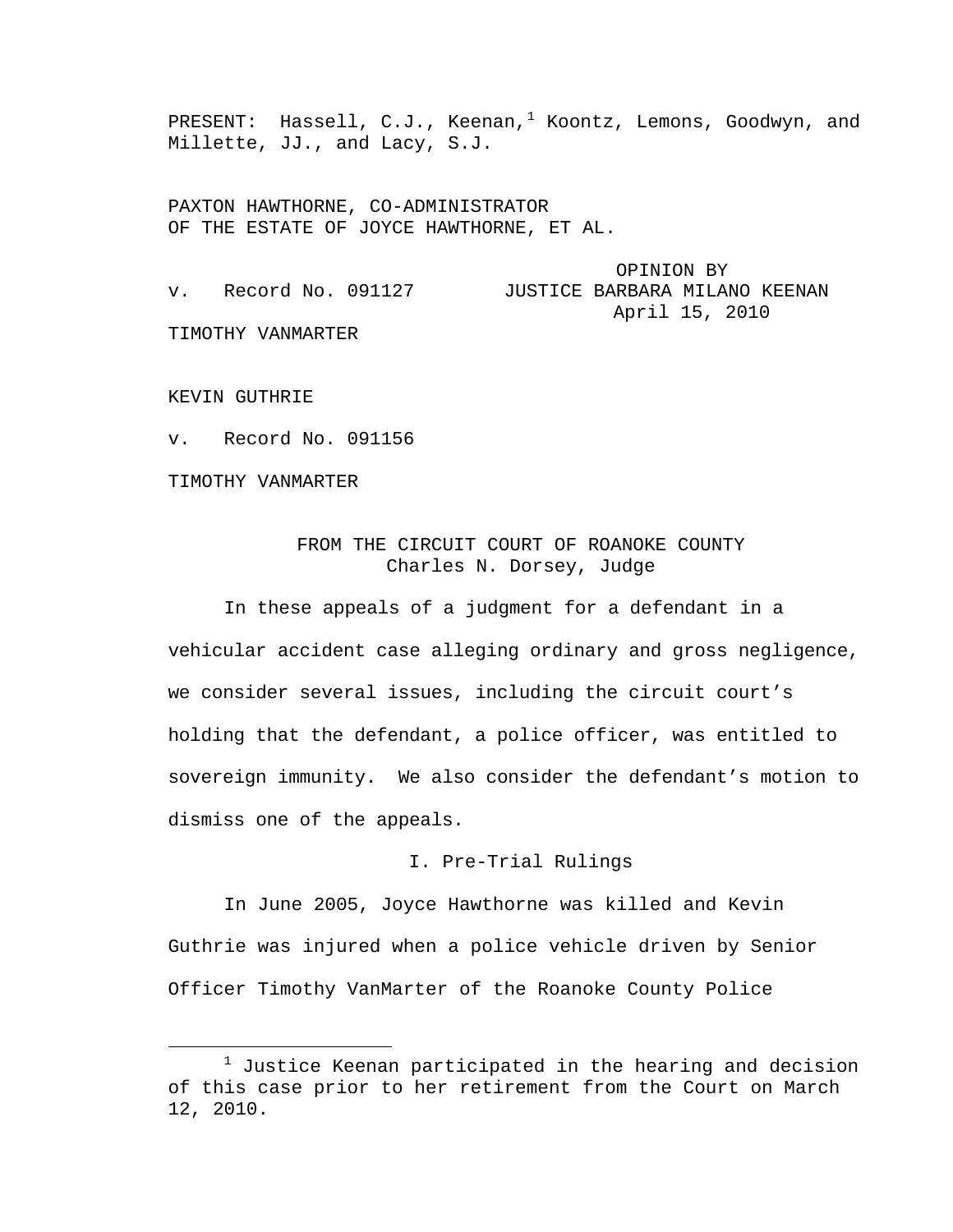Department struck the vehicle Hawthorne was driving. Guthrie and the co-administrators of Hawthorne's Estate, Paxton Hawthorne and Joseph Anthony (the Administrators), filed separate motions for judgment<sup>[2](#page-1-0)</sup> in the Circuit Court of the City of Roanoke against VanMarter, alleging negligence.<sup>[3](#page-1-1)</sup> The circuit court granted VanMarter's motion to transfer the cases to the Circuit Court of Roanoke County, and the cases were consolidated for trial.

VanMarter filed a plea in bar asserting that he was entitled to sovereign immunity. VanMarter argued that at the time of the accident, he was attempting to "overtake" a vehicle that was traveling at an excessive rate of speed. Contending that this conduct was discretionary in nature, VanMarter asserted that he was immune from liability for ordinary negligence. VanMarter also argued that, as a matter of law, his conduct was not grossly negligent because he exercised some care by applying the police vehicle's brakes and by swerving in an attempt to avoid the accident.

<span id="page-1-1"></span><span id="page-1-0"></span> $\begin{array}{c|c}\n\hline\n\end{array}$  $2$  These motions for judgment were filed prior to the amendment of Part Three of the Rules of Court, effective January 1, 2006, to provide that a civil action is commenced by filing a "complaint." Rules 3:1 and 3:2; see also Ahari v. Morrison, 275 Va. 92, 96 n.2, 654 S.E.2d 891, 893 n.2 (2008).  $\frac{3}{3}$  In their respective motions for judgment, Guthrie and the Administrators both named James R. Lavinder, Chief of Police of the Roanoke County Police Department, as a defendant. However, their amended complaints named only VanMarter as a defendant.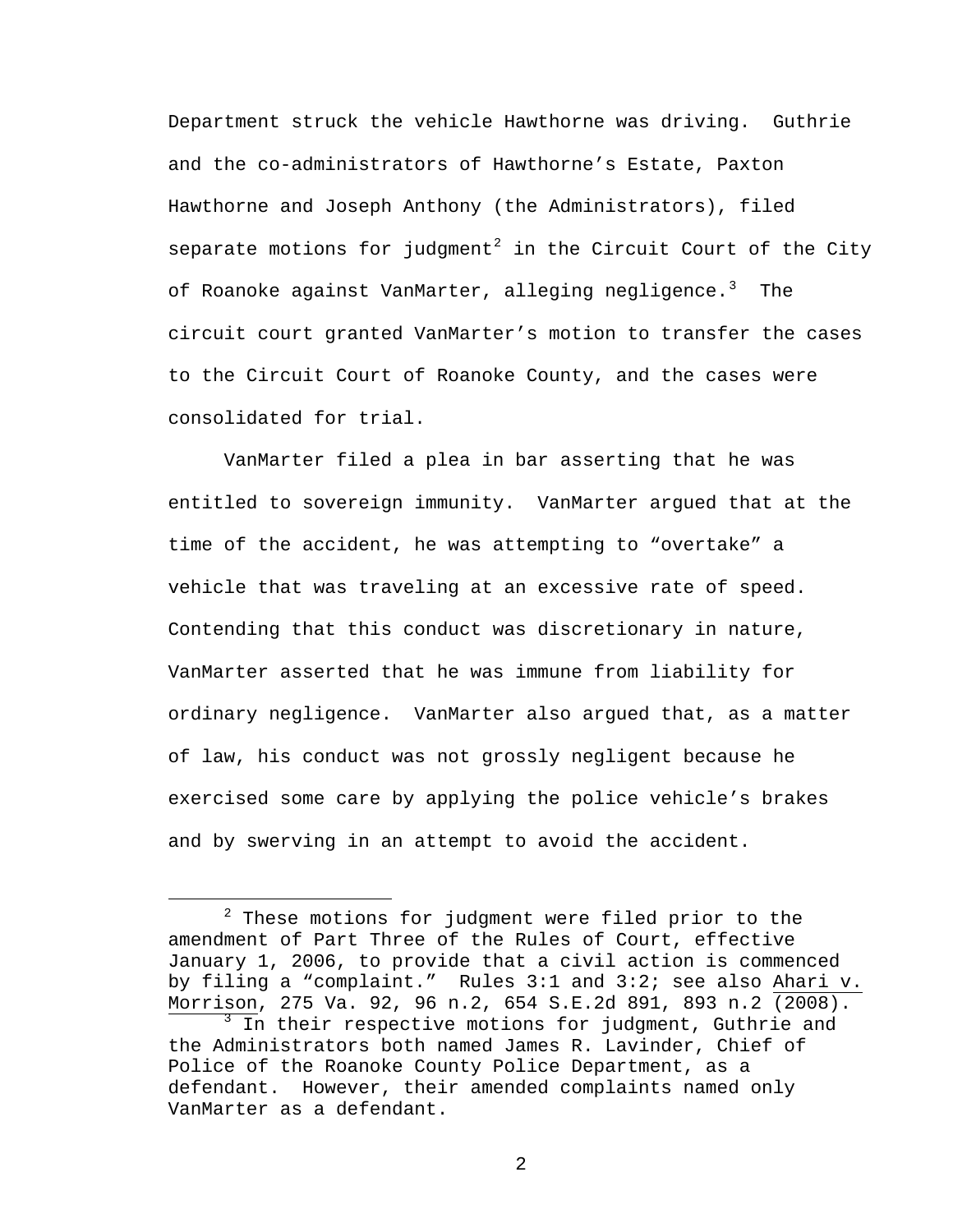In response, the Administrators and Guthrie (collectively, the plaintiffs) asserted that the doctrine of sovereign immunity was inapplicable because VanMarter never activated his police vehicle's emergency equipment, and because he was "overtaking" rather than pursuing a speeding vehicle. The plaintiffs further argued that any determination of gross negligence required factual findings that could not be decided by the court as a matter of law.

In a hearing conducted on the defendant's plea in bar, the circuit court considered VanMarter's testimony and the memoranda and arguments of counsel. The plaintiffs did not present the testimony of any witnesses for the court's consideration. Based on VanMarter's testimony, the circuit court found that VanMarter was pursuing a speeding vehicle at the time of the accident. The circuit court held that VanMarter's actions were discretionary in nature and that, therefore, the plaintiffs' claims of ordinary negligence were barred by the doctrine of sovereign immunity.

Following the circuit court's ruling on the plea in bar, the plaintiffs conducted depositions of two potential trial witnesses. These witnesses stated that during a period of between 30 and 45 minutes before the collision, they stood about 250 feet from Chaparral Drive and were engaged in conversation. The two witnesses related that they did not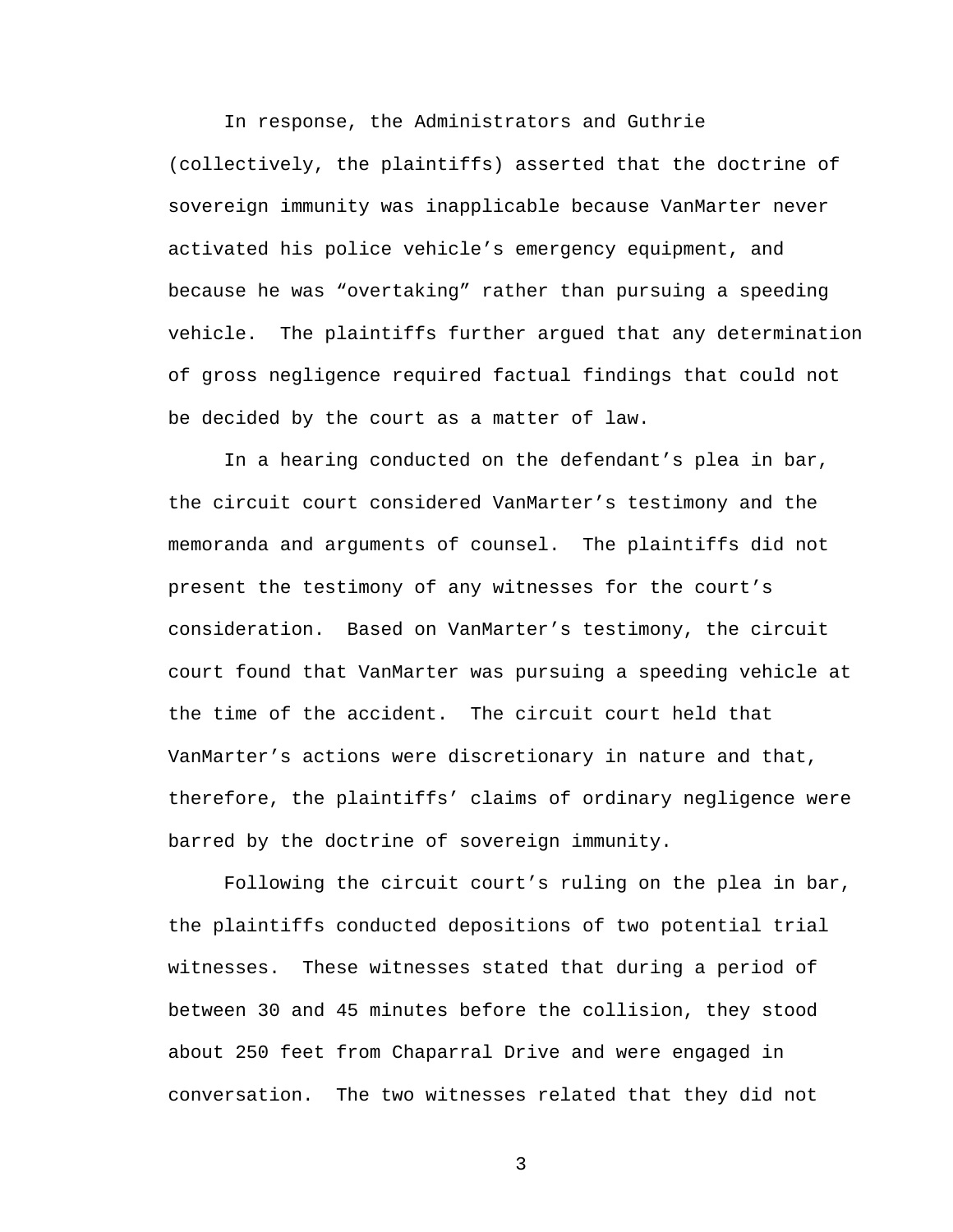observe a speeding vehicle before hearing the collision. Arguing that these witness accounts were "[n]ewly [d]iscovered" evidence, the plaintiffs filed a motion "to [a]mend [p]rior [r]uling," asserting that the deposition testimony created a factual dispute regarding the presence of a speeding vehicle. The plaintiffs asked that the circuit court allow the two witnesses to testify at trial, and submit to the jury the factual issue whether VanMarter was pursuing a speeding vehicle. The plaintiffs argued that if the jury determined that there was no such speeding vehicle, VanMarter would not be entitled to the protection of sovereign immunity and the jury should be instructed on both ordinary and gross negligence.

VanMarter contended that this testimony was not "newly discovered" because the witnesses' names were provided by the plaintiffs in discovery at least two weeks before the hearing on the plea in bar. VanMarter also asserted that the witnesses' proffered statements did not contradict VanMarter's account of the events that night. Thus, VanMarter asserted, the proffered testimony would not have changed the circuit court's sovereign immunity determination.

The circuit court agreed with VanMarter and denied the plaintiffs' motion to reconsider the sovereign immunity holding. The circuit court concluded that the witnesses'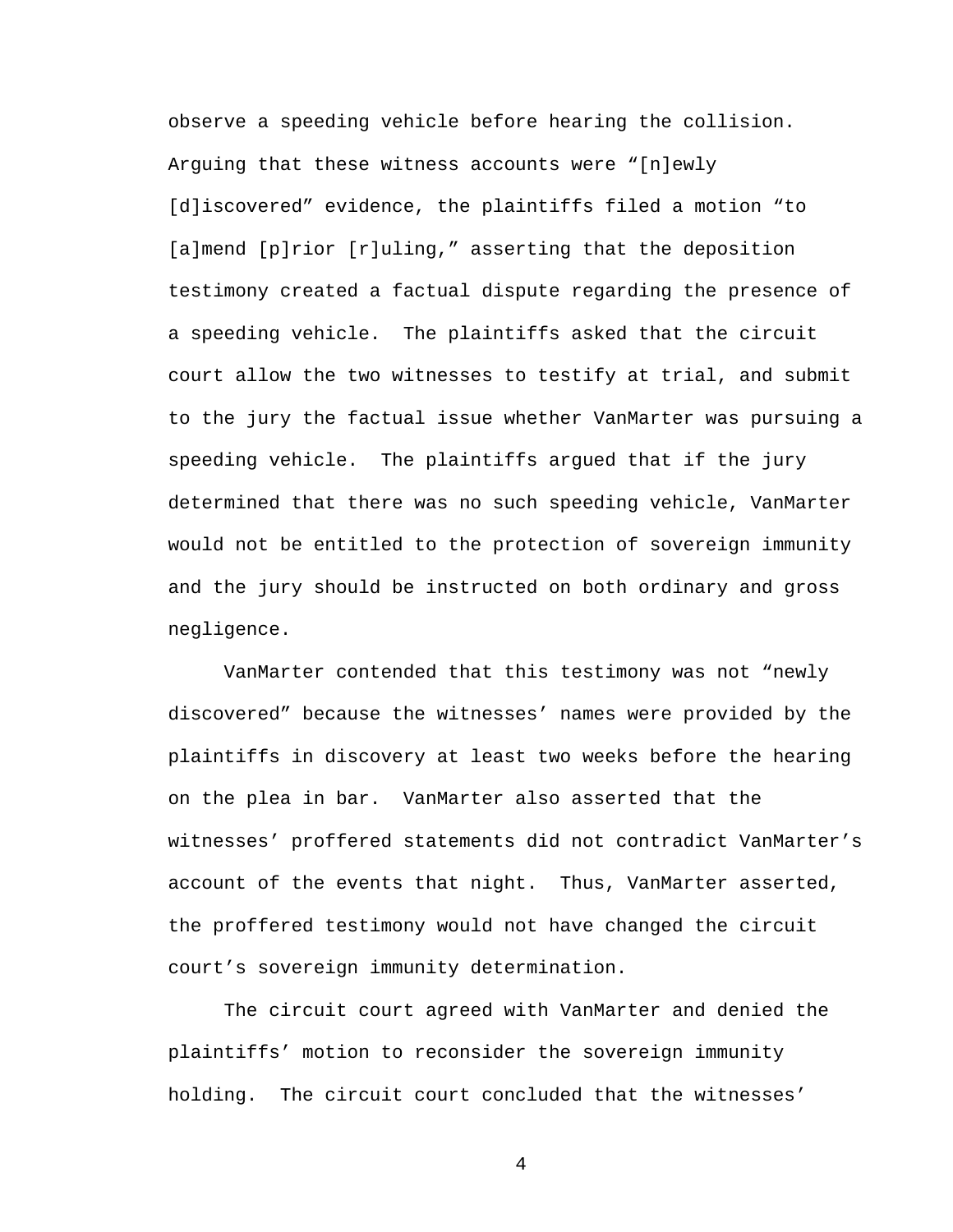testimony did not qualify as "after-discovered evidence," and further held that even if the court had considered the proffered testimony, the witnesses' statements would not have affected the court's sovereign immunity determination. The plaintiffs did not request that they be allowed to present the testimony of the two witnesses to the jury for impeachment purposes or on the issue of gross negligence.

#### II. Trial

The evidence at trial showed that, at the time the accident occurred, Guthrie was riding as a passenger in a vehicle driven by Hawthorne. Guthrie testified that immediately before the accident, Hawthorne looked in both directions before leaving a driveway and turning onto Chaparral Drive. Guthrie testified that he did not observe any other vehicles, and did not see flashing emergency lights or hear an emergency siren before the collision. Guthrie stated that the last thing he remembered after Hawthorne turned his vehicle onto Chaparral Drive was the "sudden impact" of something hitting the vehicle.

Guthrie also presented the testimony of witnesses who qualified as experts on subjects including accident investigation and the operation of emergency vehicles. From these witnesses, the jury heard evidence about, among other things, the conditions of the vehicles involved in the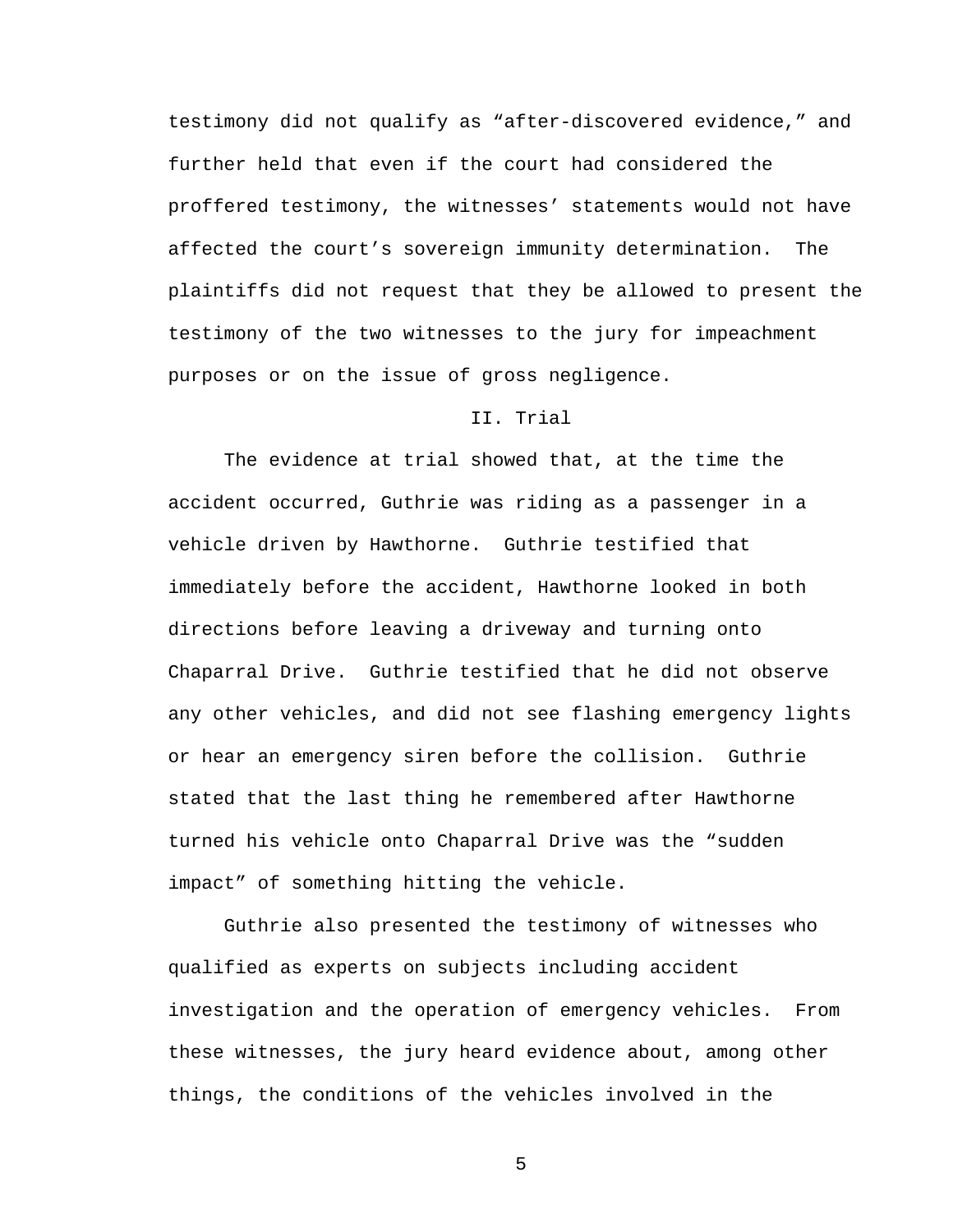collision, the line of sight from the driveway "looking down" Chaparral Drive, and the amount of time it would take a vehicle to travel that distance. The jury also was presented evidence regarding the "proper protocol" for activation of emergency equipment on a police vehicle during the pursuit of another vehicle.

As part of his case, Guthrie also presented the deposition testimony of VanMarter. VanMarter stated that on the night of the accident, he was driving his police vehicle northbound on Chaparral Drive and observed a car traveling in the opposite direction at 63 miles-per-hour, as measured by police radar equipment. The posted speed limit at that location was 25 miles-per-hour. VanMarter stated that he made a "U-turn" in order to pursue the car and accelerated his police vehicle by pressing its gas pedal to the floor. VanMarter conceded that he did not activate the vehicle's emergency lights and siren at that time.

In this deposition testimony, VanMarter also stated that as his speed increased, he looked down to locate and activate his vehicle's emergency equipment. At the same time, the vehicle driven by Hawthorne entered onto Chaparral Drive from a driveway. VanMarter testified that when he saw Hawthorne's car, he applied his vehicle's brakes, and attempted to turn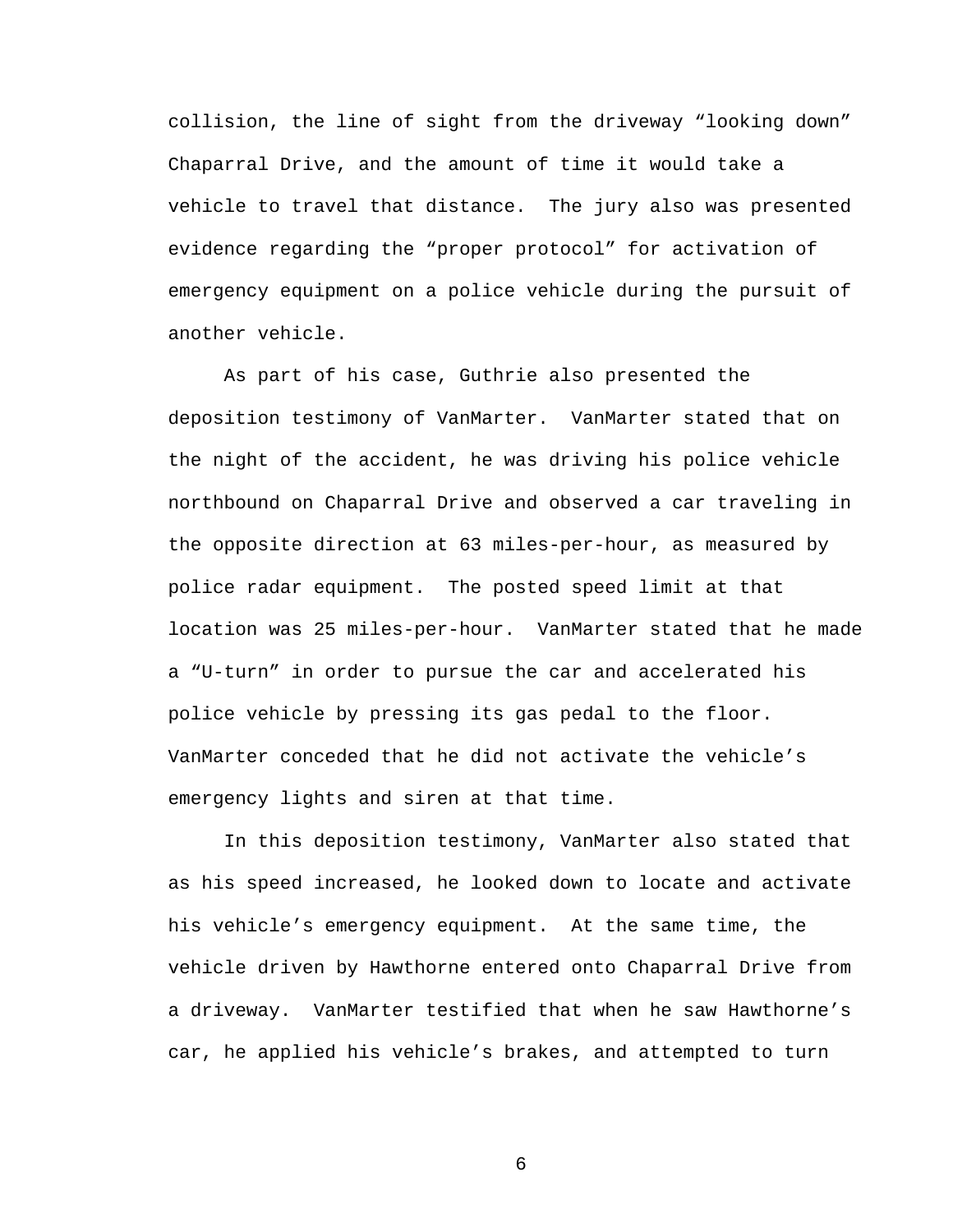his vehicle so that it would strike the rear of Hawthorne's car.

In his defense, VanMarter presented the testimony of two witnesses who qualified as experts on the subject of emergency vehicle training instruction. These witnesses testified regarding the accepted protocol for activation of emergency equipment of police vehicles. They stated that when making a determination whether to "overtake" a speeding vehicle and whether to activate a police vehicle's emergency lights and siren, police officers must take into account various factors including the time of day, road and vehicle conditions, the amount of traffic, and the safety of others.

VanMarter also presented the testimony of an accident investigator and a mechanical engineer. The accident investigator testified regarding the unobstructed line of sight that Hawthorne would have had before turning onto Chaparral Drive. The mechanical engineer testified regarding the force of the impact and the vehicle damage caused by the collision.

At the close of all the evidence, the parties submitted proposed jury instructions. As relevant to this appeal, the plaintiffs objected to Instructions 3 and 11, which are described below. The circuit court overruled these objections and instructed the jury accordingly.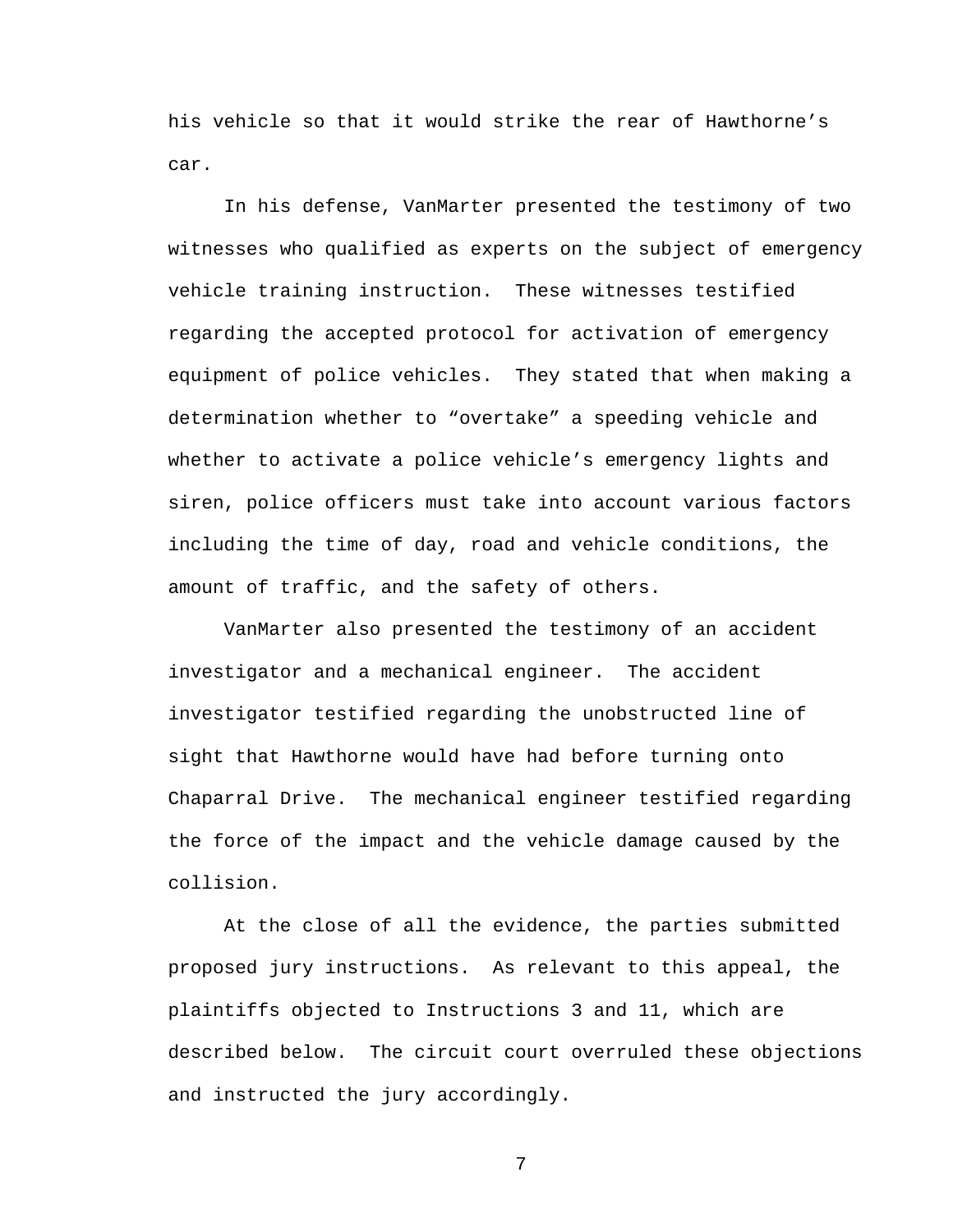The jury returned a verdict in favor of VanMarter. The circuit court denied the plaintiffs' motion to set aside the verdict and entered final judgment in accordance with the jury verdict. The plaintiffs appeal from the circuit court's judgment.

### III. Motion to Dismiss

Before addressing the various rulings and holdings assigned as error, we will consider VanMarter's motion to dismiss the Hawthorne Estate's appeal. VanMarter argues that the appeal filed on behalf of the Hawthorne Estate must be dismissed because the Administrators filed the appeal in a pro se capacity. VanMarter asserts that our holding in Kone v. Wilson, 272 Va. 59, 630 S.E.2d 744 (2006), that an administrator of an estate may not file an action in a pro se capacity, unequivocally bars the Administrators' appeal here.

In response, the Administrators argue that the holding in Kone is not applicable to this appeal because that holding does not address whether an administrator may file an appeal in this Court, as opposed to a complaint in a circuit court, in a pro se capacity. The Administrators alternatively contend that even if the holding in Kone is applicable to the filing of an appeal, the Administrators have a personal interest in the outcome of the present appeal to recover their fees and, therefore, were permitted to file their appeal in a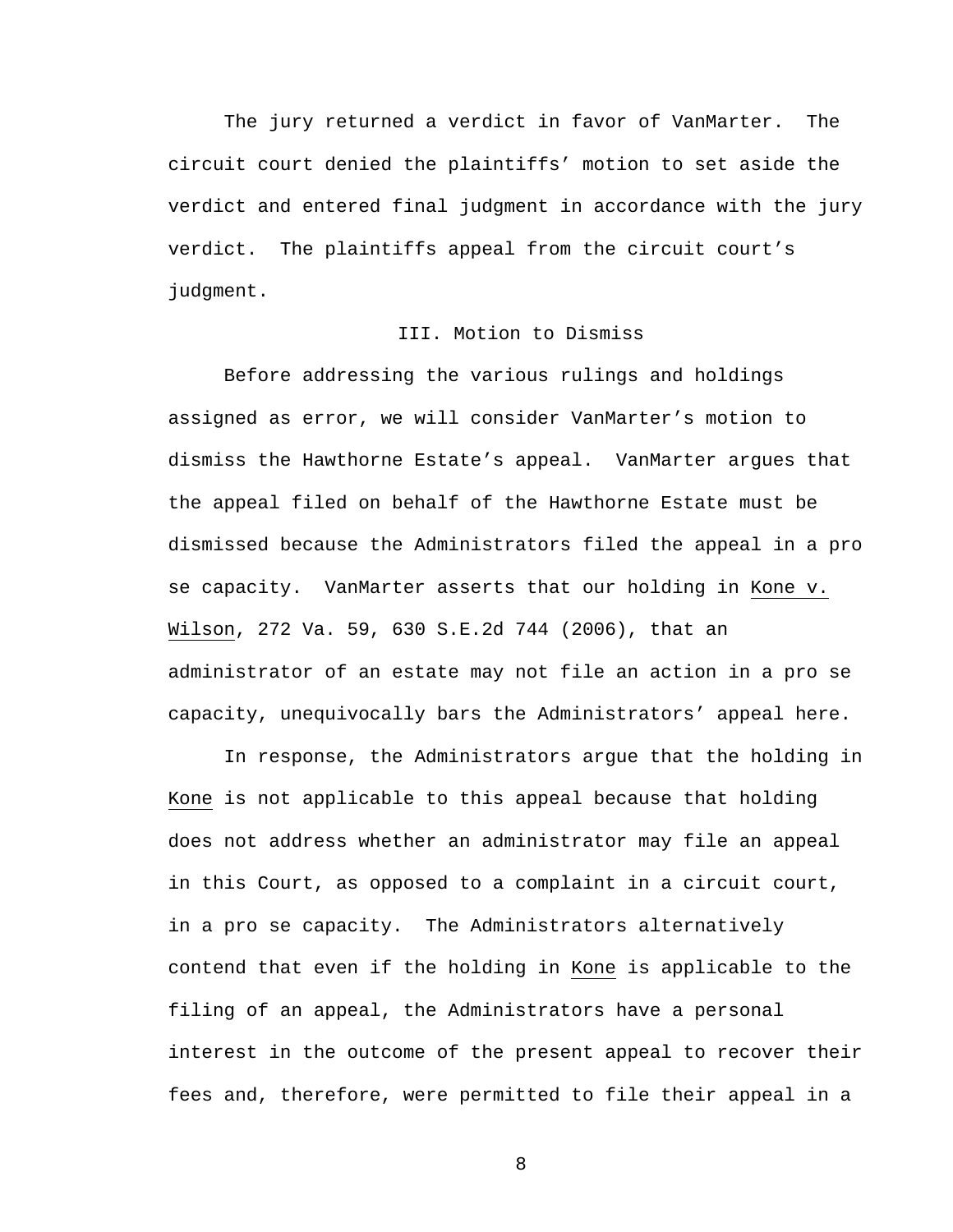pro se capacity. Finally, the Administrators argue that even if they were prohibited from filing the appeal in a pro se capacity, the notice of appeal filed by Guthrie in this consolidated proceeding had the effect of perfecting the Administrators' appeal. We disagree with the Administrators' arguments.

We first observe that the notice of appeal filed by Guthrie did not perfect the Administrators' appeal. Although Rule 5:9(c) is permissive in nature, and allows one notice of appeal to be filed on behalf of all parties when two or more cases have been tried together, the plaintiffs in the present cases each filed separate notices of appeal, and Guthrie's notice of appeal did not state that it was being filed on behalf of the Hawthorne Estate. Thus, the record before us plainly shows that Guthrie's attorney was not acting on behalf of the Hawthorne Estate when he filed Guthrie's notice of appeal.

We also disagree with the Administrators' argument that our holding in Kone is distinguishable from the present case because that holding addressed a pro se filing in the circuit court, rather than in this Court. Our holding in Kone was based on the representative role of an administrator, not on the type of court in which the administrator's action was filed.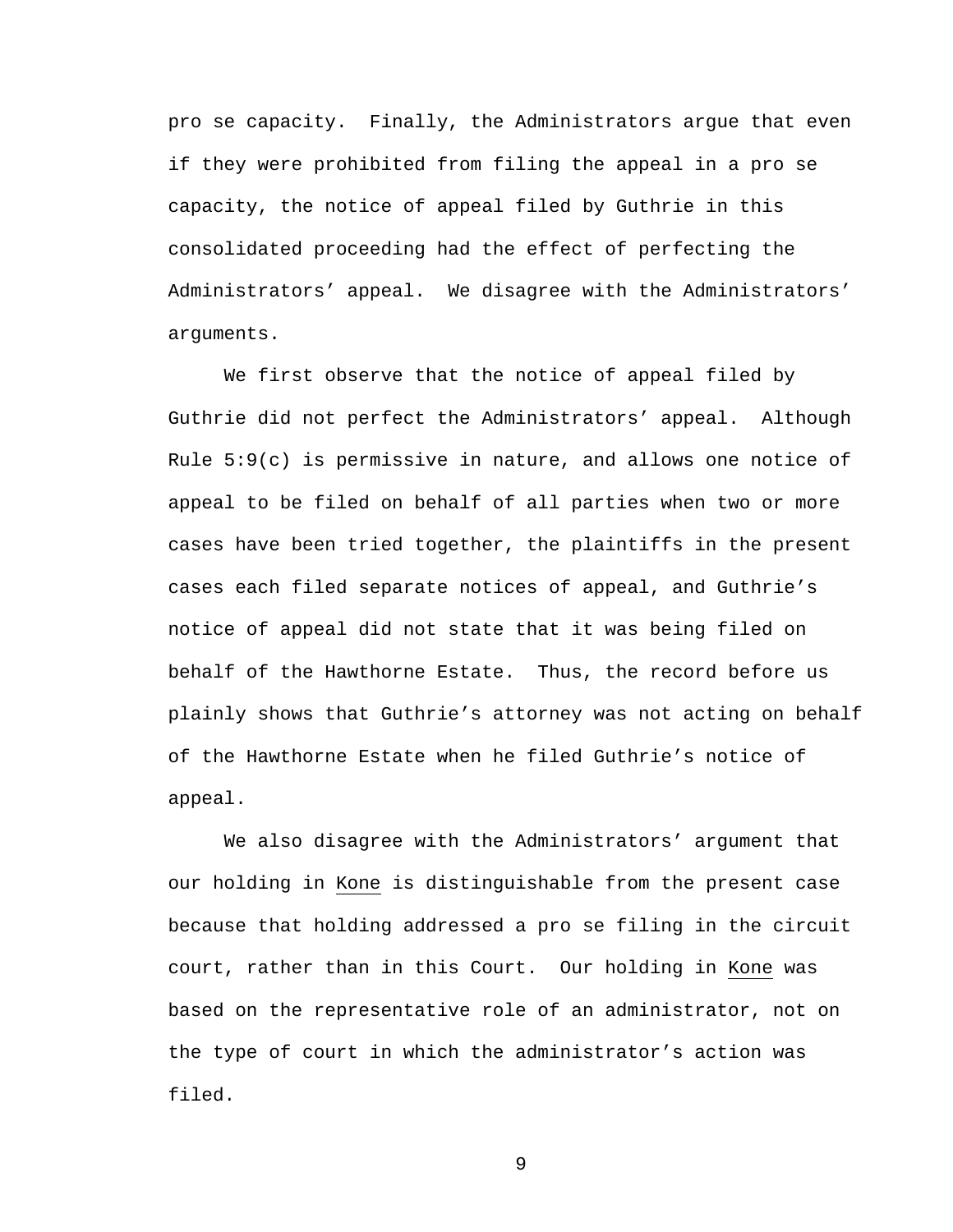In Kone, we explained that the Virginia Wrongful Death Act, Code §§ 8.01-50 through -56, vests a right of action for wrongful death in a decedent's personal representative, but that the cause of action belongs to the decedent's beneficiaries. Id. at 62, 630 S.E.2d at 746. We held that an administrator of an estate acts as a surrogate for the beneficiaries of the estate and cannot file a cause of action in a pro se capacity, because the administrator is merely acting in a representative capacity for the true parties in interest. Id. at 62-63, 630 S.E.2d at 746.

Although a licensed attorney properly filed the present action in the Administrators' names in the circuit court, the notice of appeal filed in this Court by the Administrators stated that each was acting in a "pro se" capacity as a coadministrator of the Hawthorne Estate. Like the administrator in Kone, the Administrators in the present case can act only in a representative capacity for the beneficiaries of the Hawthorne Estate. Thus, because the Administrators were not the true parties in interest, they were not entitled to file the present appeal in a pro se capacity. See id. at 62-63, 630 S.E.2d at 746.

We find no merit in the Administrators' argument that they nevertheless were entitled to file their appeal in a pro se capacity because they have a personal interest in the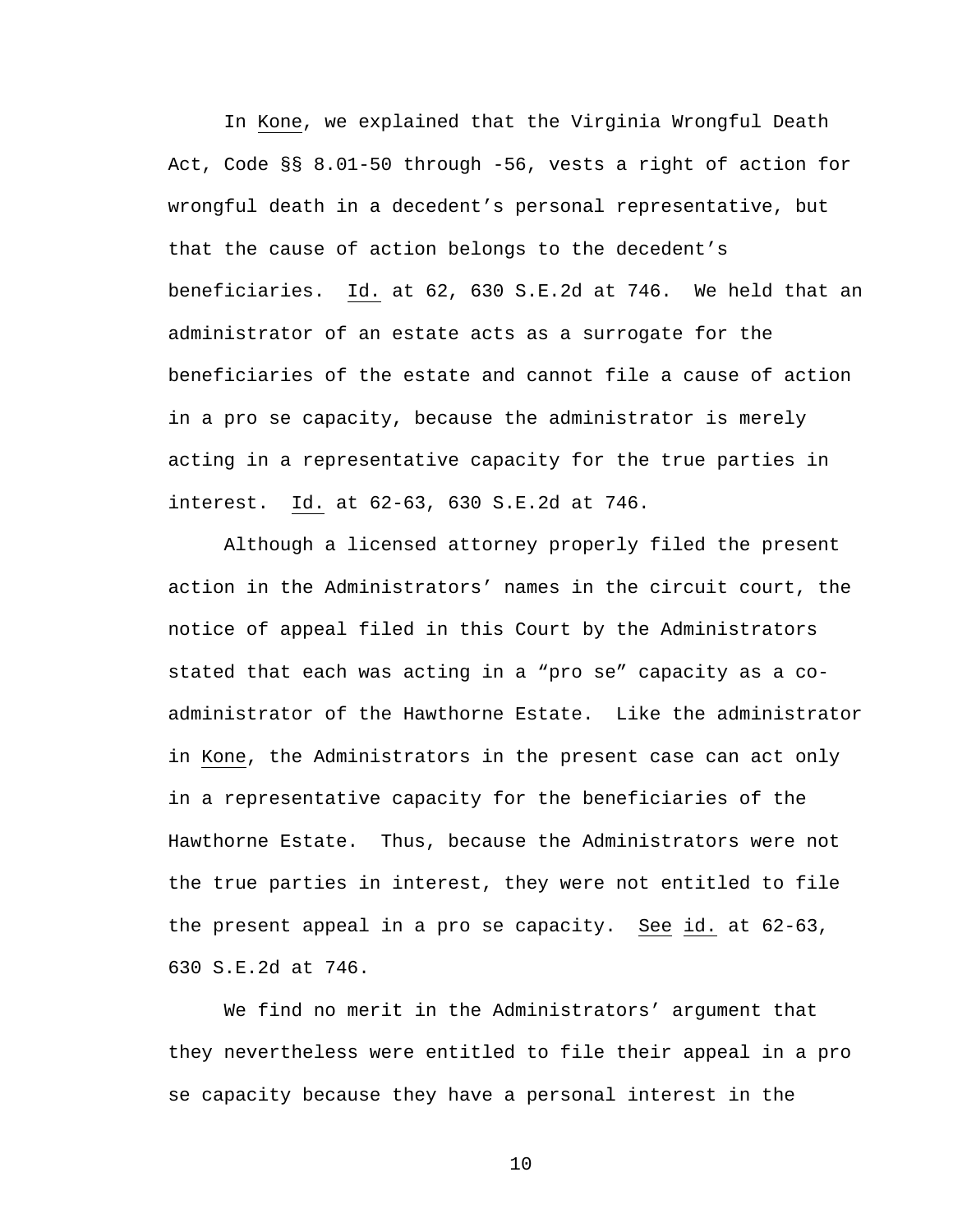outcome of the appeal. The Administrators did not become aggrieved parties in the case merely by virtue of their desire to recover the fees purportedly owed to them for serving as administrators of the Hawthorne Estate. $4$ 

Because our holding in Kone is controlling, we conclude that the Administrators did not have a right to file the appeal in a pro se capacity for a cause of action belonging to the Hawthorne Estate's beneficiaries. See id. at 62-63, 630 S.E.2d at 746. Accordingly, we will grant VanMarter's motion to dismiss the Administrators' appeal.

IV. Plea in Bar Asserting Sovereign Immunity

Guthrie argues that the circuit court erred when it refused to submit to the jury the factual question whether VanMarter was engaged in overtaking a speeding vehicle at the time of the collision. Guthrie asserts that the circuit court improperly made a factual determination when the court concluded that the proffered testimony of the two witnesses would not have changed the outcome of the circuit court's sovereign immunity holding.

<span id="page-10-0"></span> $\overline{4}$  $4$  There also is no merit in the Administrators' argument that Anthony was authorized to file this appeal as an attorney representing the Hawthorne Estate, because the record does not demonstrate that he filed the appeal in his capacity as a licensed attorney.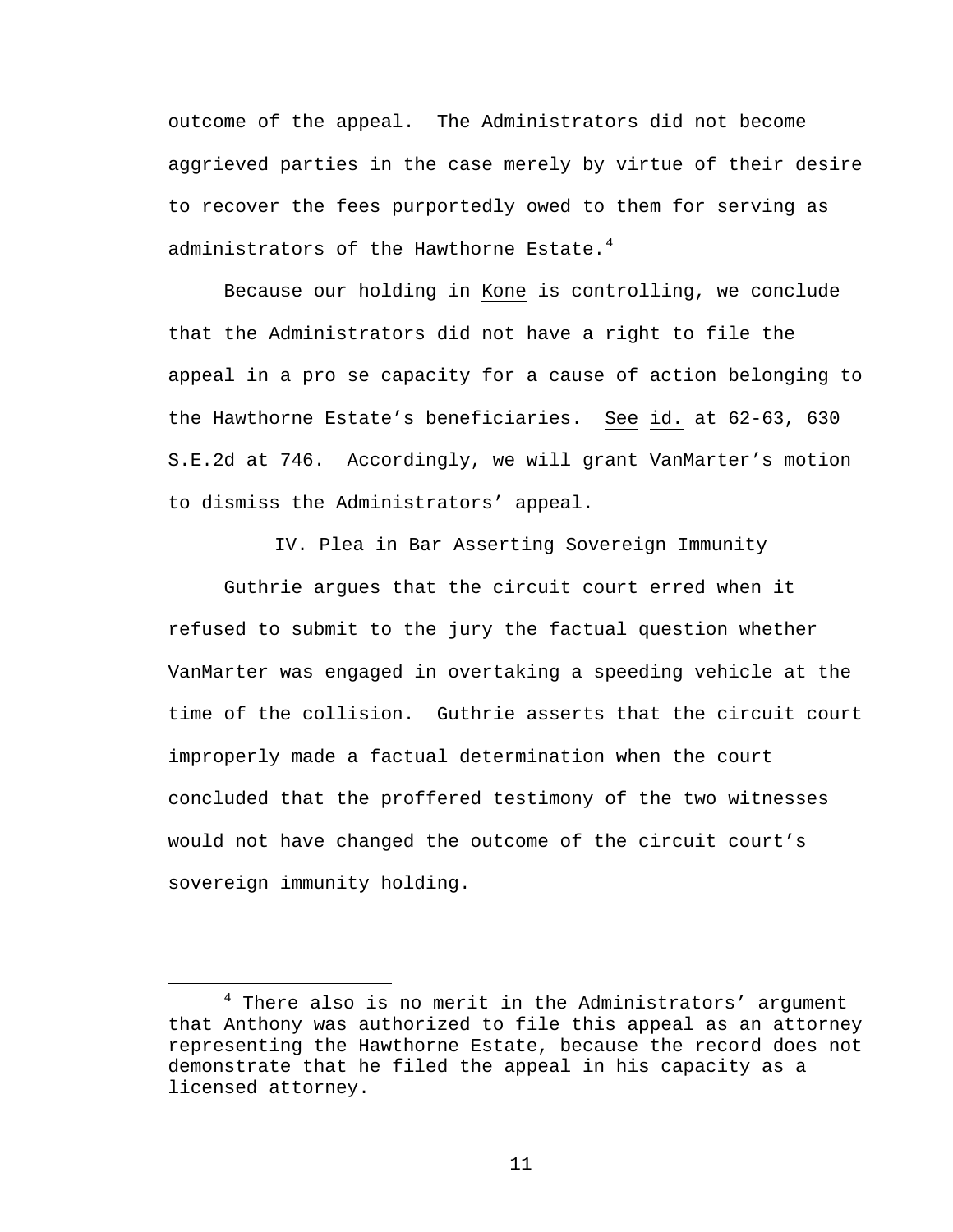Guthrie argues that he had no obligation to bring the two witnesses to the circuit court's attention during the plea in bar hearing because VanMarter only asked the circuit court to determine whether an officer overtaking a speeding vehicle is entitled to sovereign immunity. Guthrie asserts that he was not required to raise the separate factual question whether the speeding vehicle in fact existed, and argues that this factual dispute should have been submitted at trial to the jury. Guthrie maintains that a jury presented with that testimony reasonably could have concluded that VanMarter was not apprehending a speeding vehicle and, thus, was liable for his acts of ordinary negligence. We disagree with Guthrie's arguments.

We first observe that the circuit court's ruling declining to reopen the record and reconsider its ruling on the plea in bar was a discretionary determination. The essence of any discretionary determination is the exercise of judgment. Only when the record does not fairly support the circuit court's exercise of its judgment will we say that an abuse of discretion has occurred. See Grattan v. Commonwealth, 278 Va. 602, 620, 685 S.E.2d 634, 644 (2009). Thus, we will not disturb the circuit court's judgment absent a clear abuse of that discretion. See Murphy v. Commonwealth, 246 Va. 136, 148, 431 S.E.2d 48, 55 (1993); Hechler Chevrolet,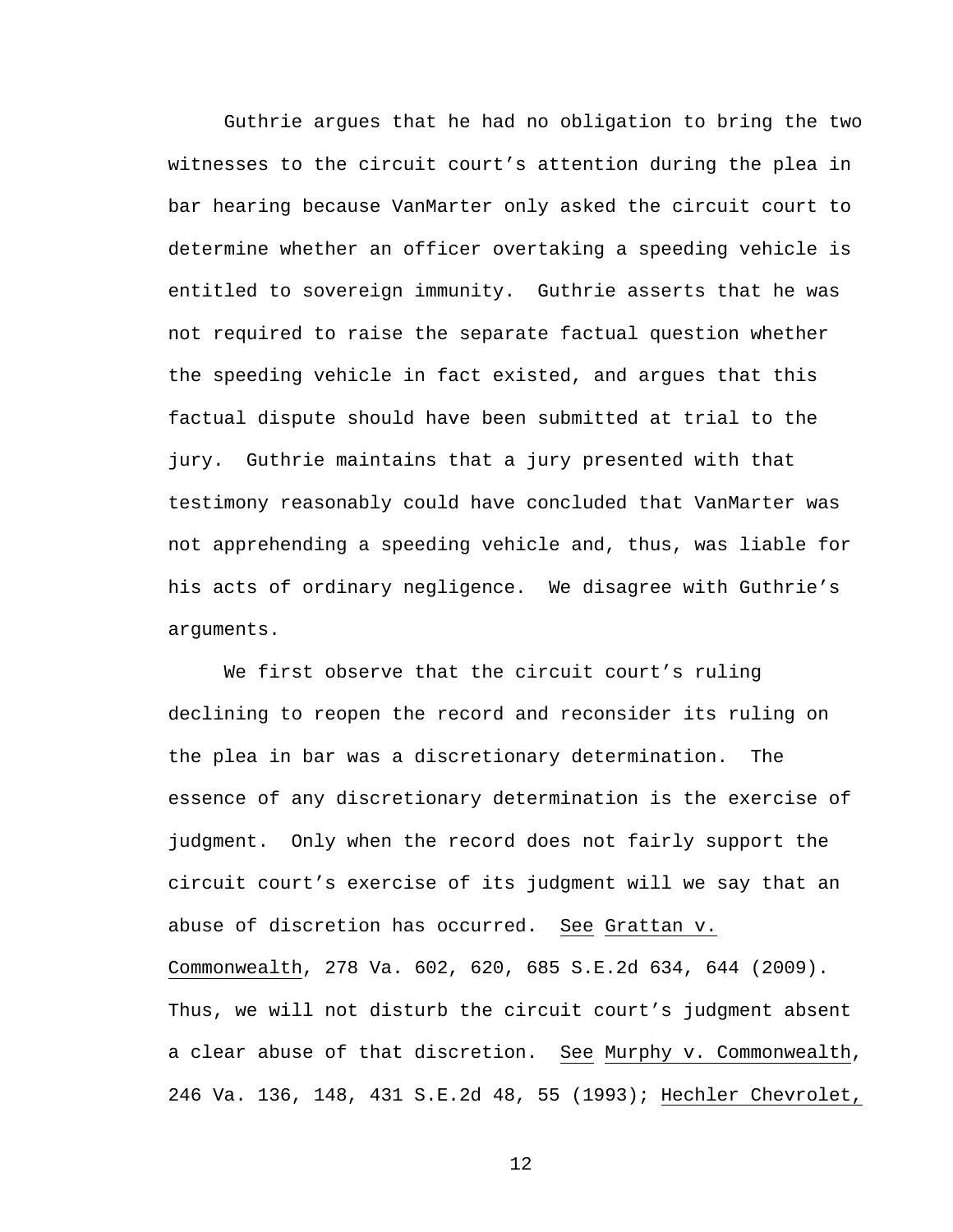Inc. v. General Motors Corp., Inc., 230 Va. 396, 403-04, 337 S.E.2d 744, 748-49 (1985).

A plea in bar asserts a single issue, which, if proved, creates a bar to a plaintiff's recovery. Schmidt v. Household Fin. Corp., II, 276 Va. 108, 116, 661 S.E.2d 834, 838 (2008); Baker v. Poolservice Co., 272 Va. 677, 688, 636 S.E.2d 360, 366 (2006); Cooper Indus., Inc. v. Melendez, 260 Va. 578, 594, 537 S.E.2d 580, 590 (2000). The party asserting a plea in bar bears the burden of proof on the issue presented. Baker, 272 Va. at 688, 636 S.E.2d at 367; Cooper Indus., 260 Va. at 594, 537 S.E.2d at 590; Tomlin v. McKenzie, 251 Va. 478, 480, 468 S.E.2d 882, 884 (1996).

The issue raised by a plea in bar may be submitted to the circuit court for decision based on a discrete body of facts identified by the parties through their pleadings, or developed through the presentation of evidence supporting or opposing the plea. Kroger Co. v. Appalachian Power Co., 244 Va. 560, 562, 422 S.E.2d 757, 758 (1992); see Schmidt, 276 Va. at 112, 661 S.E.2d at 836; Niese v. City of Alexandria, 264 Va. 230, 233, 564 S.E.2d 127, 129 (2002). If the parties present evidence on the plea ore tenus, the circuit court's factual findings are accorded the weight of a jury finding and will not be disturbed on appeal unless they are plainly wrong or without evidentiary support. Jennings v. Kay Jennings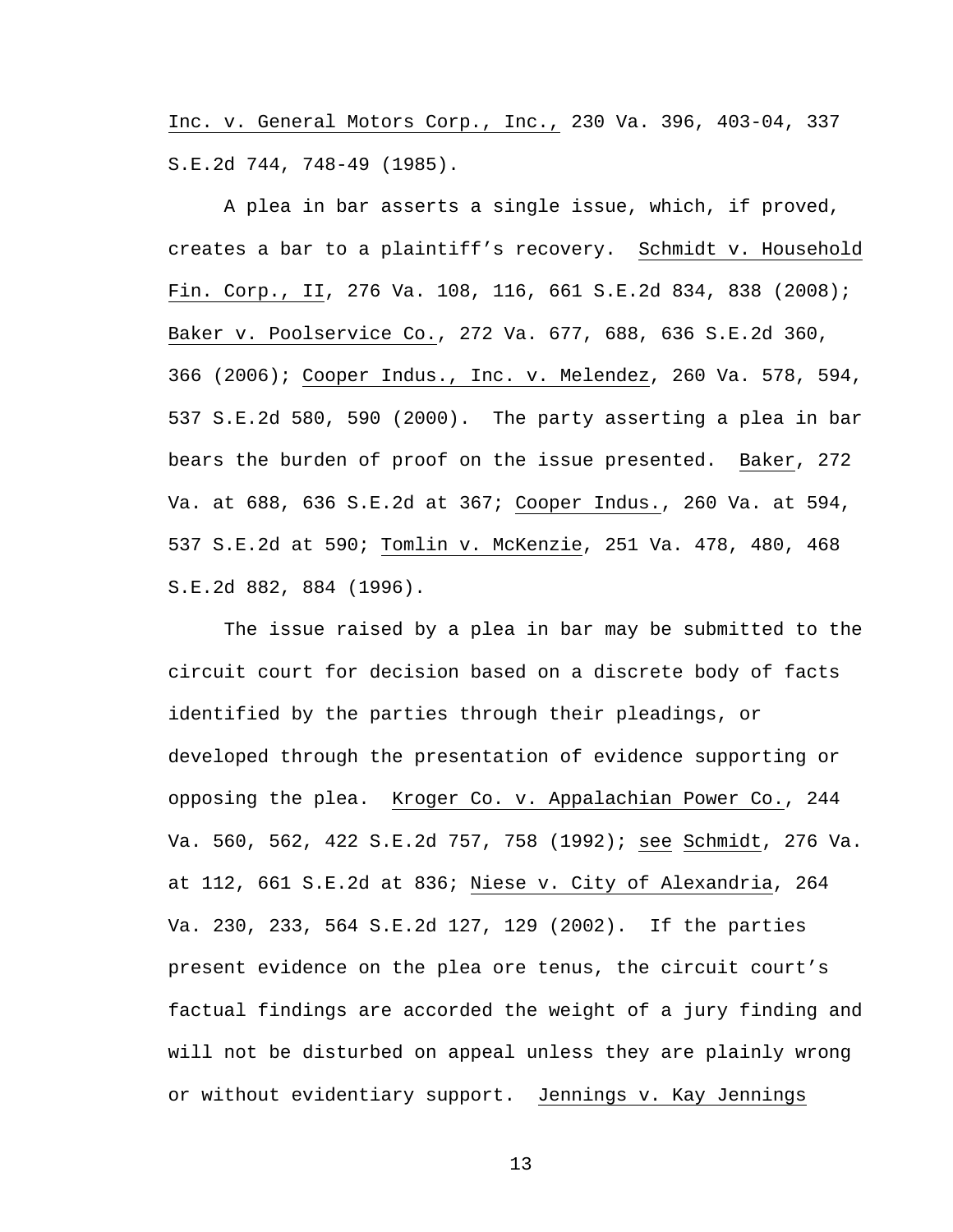Family Ltd. P'ship, 275 Va. 594, 600, 659 S.E.2d 283, 287 (2008); Cooper Indus., 260 Va. at 595, 537 S.E.2d at 590.

If the facts underlying the plea in bar are contested, a party may demand that a jury decide the factual issues raised by the plea. See Code § 8.01-336(B); Bethel Inv. Co. v. City of Hampton, 272 Va. 765, 770, 636 S.E.2d 466, 470 (2006); Upper Occoquan Sewage Auth. v. Blake Constr. Co., Inc., 266 Va. 582, 585-86, 587 S.E.2d 721, 723 (2003); Kroger, 244 Va. at 562, 422 S.E.2d at 758. Conversely, if the facts are disputed and no demand for a jury is made, the "whole matter of law and fact" may be decided by the court. See Code  $$8.01-336(B).$ 

In the present case, the parties proceeded on the plea in bar as if the facts were uncontested. Guthrie neither informed the circuit court of the potential witnesses he had identified during discovery, nor did he request additional time to depose those witnesses. Moreover, Guthrie failed to request that a jury decide the factual issues presented by the plea in bar, agreed that the circuit court should decide those issues, and did not object when the circuit court made the factual determination that VanMarter was in fact attempting to overtake a speeding vehicle.

By submitting the entire decision on the plea in bar to the circuit court judge, Guthrie effectively agreed to have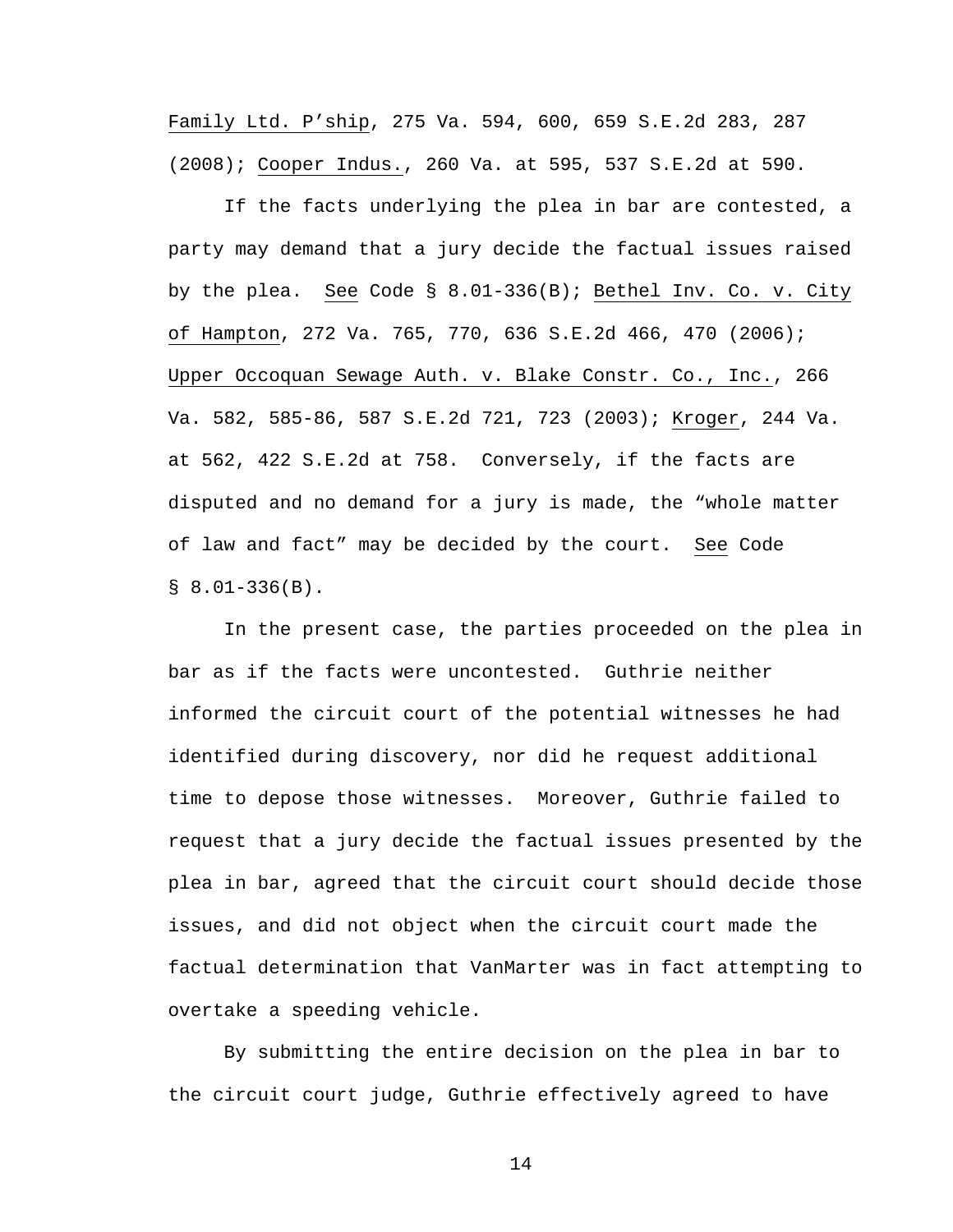the judge decide all legal and factual questions underlying the single issue whether sovereign immunity shielded VanMarter from Guthrie's allegations of ordinary negligence. See Kroger, 244 Va. at 562, 422 S.E.2d at 758. Thus, we hold that Guthrie waived his right to have the jury at trial decide the factual issues pertaining to the question of sovereign immunity.

Additionally, we note that the circuit court's decision declining to reopen the issues pertaining to its sovereign immunity holding fully reflected the function of the plea in bar, which is to narrow the litigation by resolving an issue that will determine whether a plaintiff may proceed to trial on a particular cause of action. See Schmidt, 276 Va. at 116, 661 S.E.2d at 838; Tomlin, 251 Va. at 480, 468 S.E.2d at 884. This function would have been undermined in the present case had the circuit court set aside its ruling and permitted Guthrie an opportunity to relitigate the issues already addressed without objection at the hearing on the plea in bar.

We also hold that the circuit court did not err in concluding that the testimony of the two witnesses failed to qualify as "after-discovered" evidence. This testimony was not "after-discovered," because Guthrie disclosed the identity of these witnesses before submitting the sovereign immunity issue to the circuit court and, therefore, could have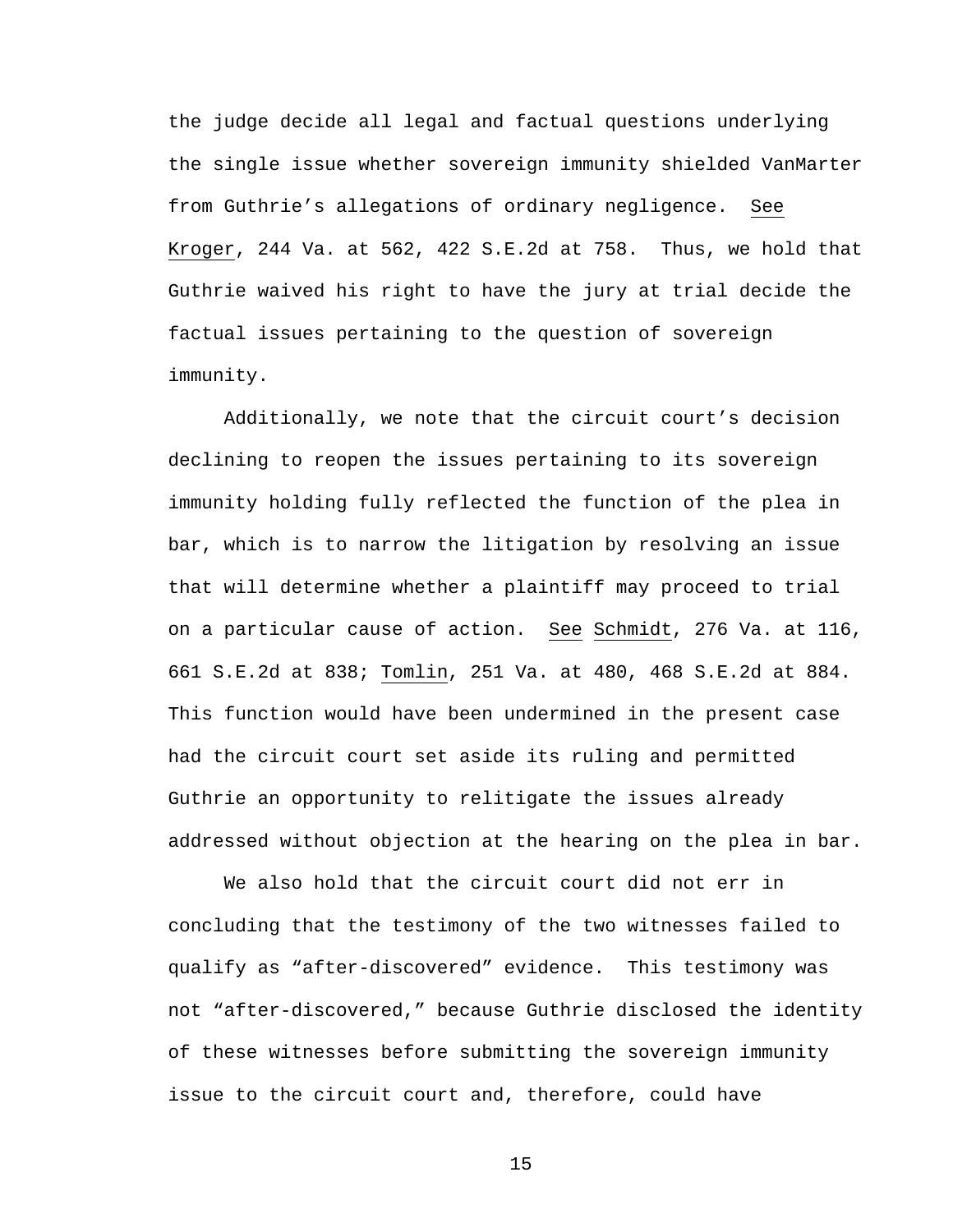discovered the content of their testimony by exercising reasonable diligence. See Orndorff v. Commonwealth, 271 Va. 486, 502, 628 S.E.2d 344, 353 (2006); Odum v. Commonwealth, 225 Va. 123, 130-31, 301 S.E.2d 145, 149 (1983); Fulcher v. Whitlow, 208 Va. 34, 39, 155 S.E.2d 362, 366 (1967). Accordingly, we hold that the circuit court did not abuse its discretion in refusing to reopen its ruling on the plea in bar and allow the testimony of the two witnesses to be presented at trial, because Guthrie could have presented that testimony at the hearing on the plea in bar or have requested additional time to develop this evidence at that hearing.

#### V. Venue

We next consider Guthrie's argument that the circuit court abused its discretion in granting VanMarter's motion to transfer venue. VanMarter argued that the City of Roanoke was an improper venue because he had relocated his residence from the City to Roanoke County before this action was filed. In response, Guthrie asserted that the City of Roanoke was a permissible venue under Code § 8.01-262 because VanMarter retained a residence there and conducted "substantial business activity" in the City.

At a hearing on the motion to transfer venue, VanMarter testified that he lived with his girlfriend, Melissa Alderman, on Springtree Drive in the City of Roanoke until July 2005,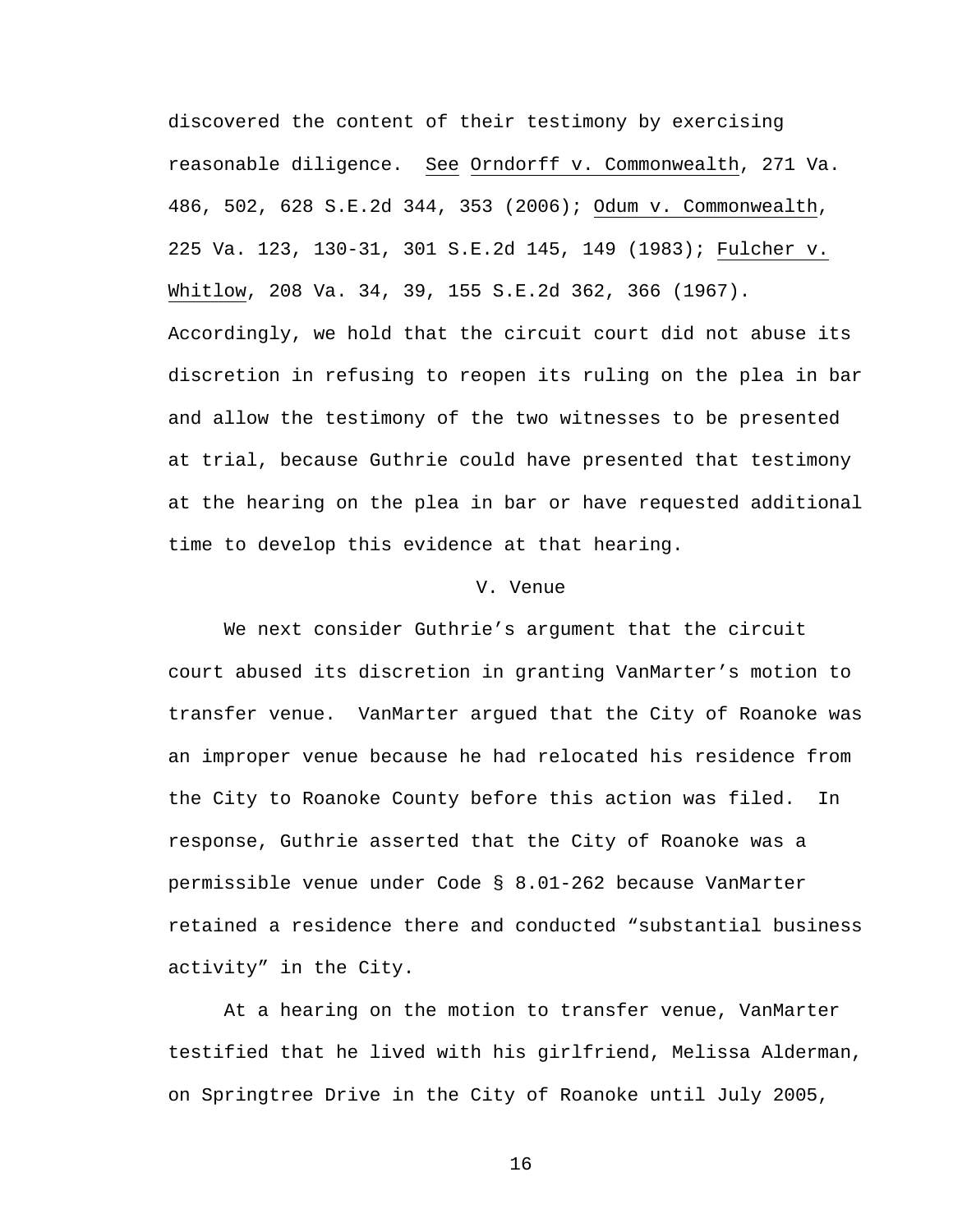when VanMarter moved to the County. Alderman testified that VanMarter moved from her home in the summer of 2005.

During cross-examination, VanMarter conceded that after he relocated to the County, he retained a key to the Springtree Drive residence and stored certain furniture and personal items there. VanMarter testified that he completed a change of address form with the United States Postal Service, but that some of his mail still was delivered to the Springtree Drive address after this litigation was initiated. VanMarter also stated that in October 2005, his Police Department paycheck and his voter registration continued to list the Springtree Drive house as his address.

VanMarter further testified on cross-examination that he drives through certain portions of Roanoke City on his way to work, and that he travels into the City more than once a month to shop, to attend movies, and to dine at City restaurants. He also testified that at the time this action was filed, he was enrolled in classes at Virginia Western Community College in the City of Roanoke and had been taking classes for about six months.

After considering this evidence and the arguments of counsel, the circuit court held that VanMarter had proved that he resided in Roanoke County at the time this action was filed. The circuit court further held that VanMarter's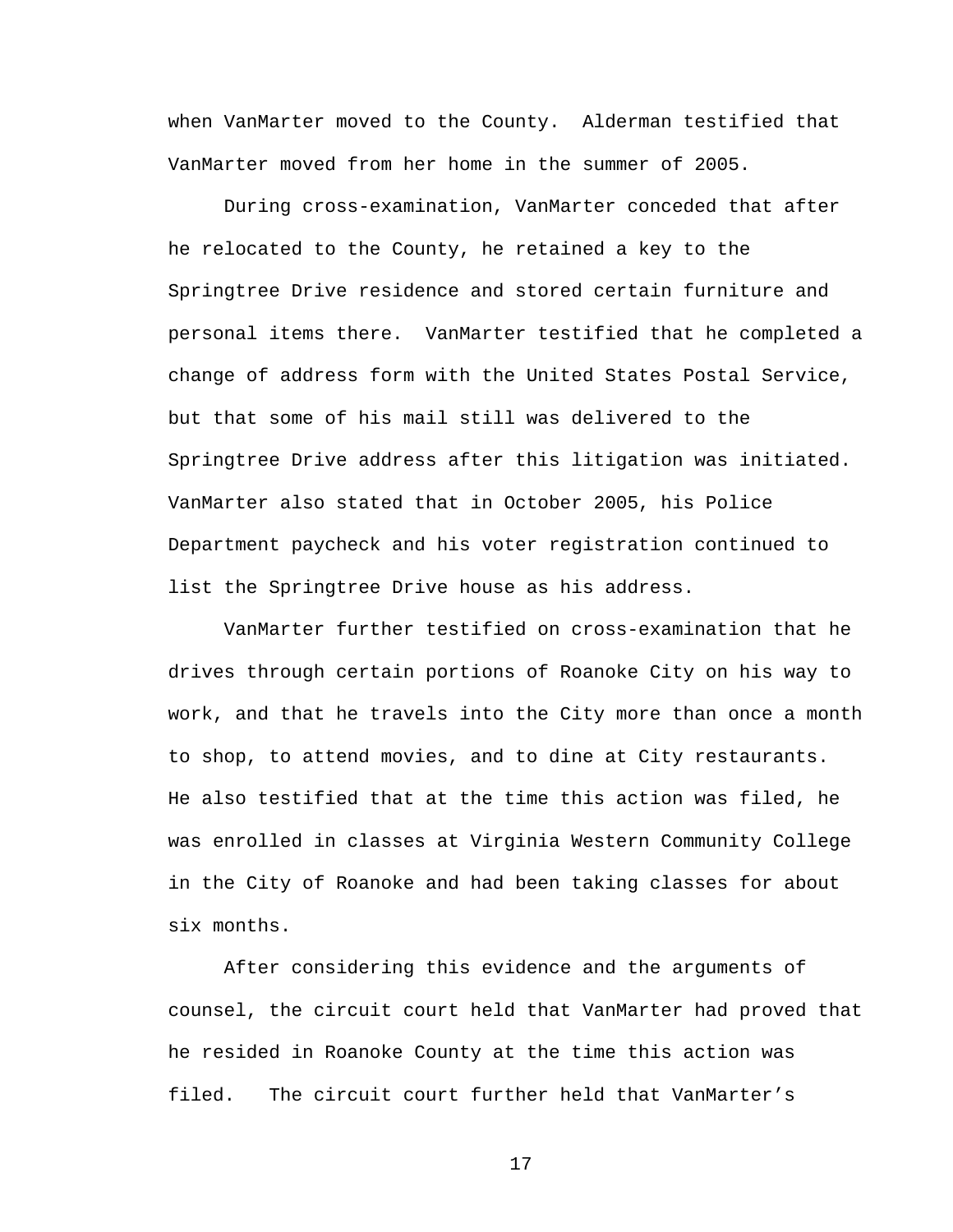conduct in the City of Roanoke did not constitute "substantial business activity" as contemplated by Code § 8.01-262(3).

On appeal, Guthrie asserts that VanMarter failed to present sufficient evidence to establish that the venue chosen by the plaintiffs was improper. Guthrie argues that VanMarter failed to prove that he moved to Roanoke County before the date the action was initiated. Guthrie further argues that VanMarter conducted substantial business activity in the City of Roanoke and, therefore, that the circuit court abused its discretion in transferring venue to Roanoke County. We disagree with Guthrie's arguments.

We observe that Code § 8.01-262 provides in relevant part that an action may be filed "[w]herein the defendant resides" or "[w]herein the defendant regularly conducts substantial business activity." Code  $\S$  8.01-262(1), (3). The party objecting to venue has the burden to establish that the venue chosen by the plaintiff was improper. Barnett v. Kite, 271 Va. 65, 69, 624 S.E.2d 52, 54 (2006); Meyer v. Brown, 256 Va. 53, 57, 500 S.E.2d 807, 809 (1998). The determination whether the selected venue is proper is committed to the sound discretion of the circuit court. Barnett, 271 Va. at 69, 624 S.E.2d at 54; Meyer, 256 Va. at 56-57, 500 S.E.2d at 809.

We hold that the circuit court did not abuse its discretion in granting VanMarter's motion to change venue.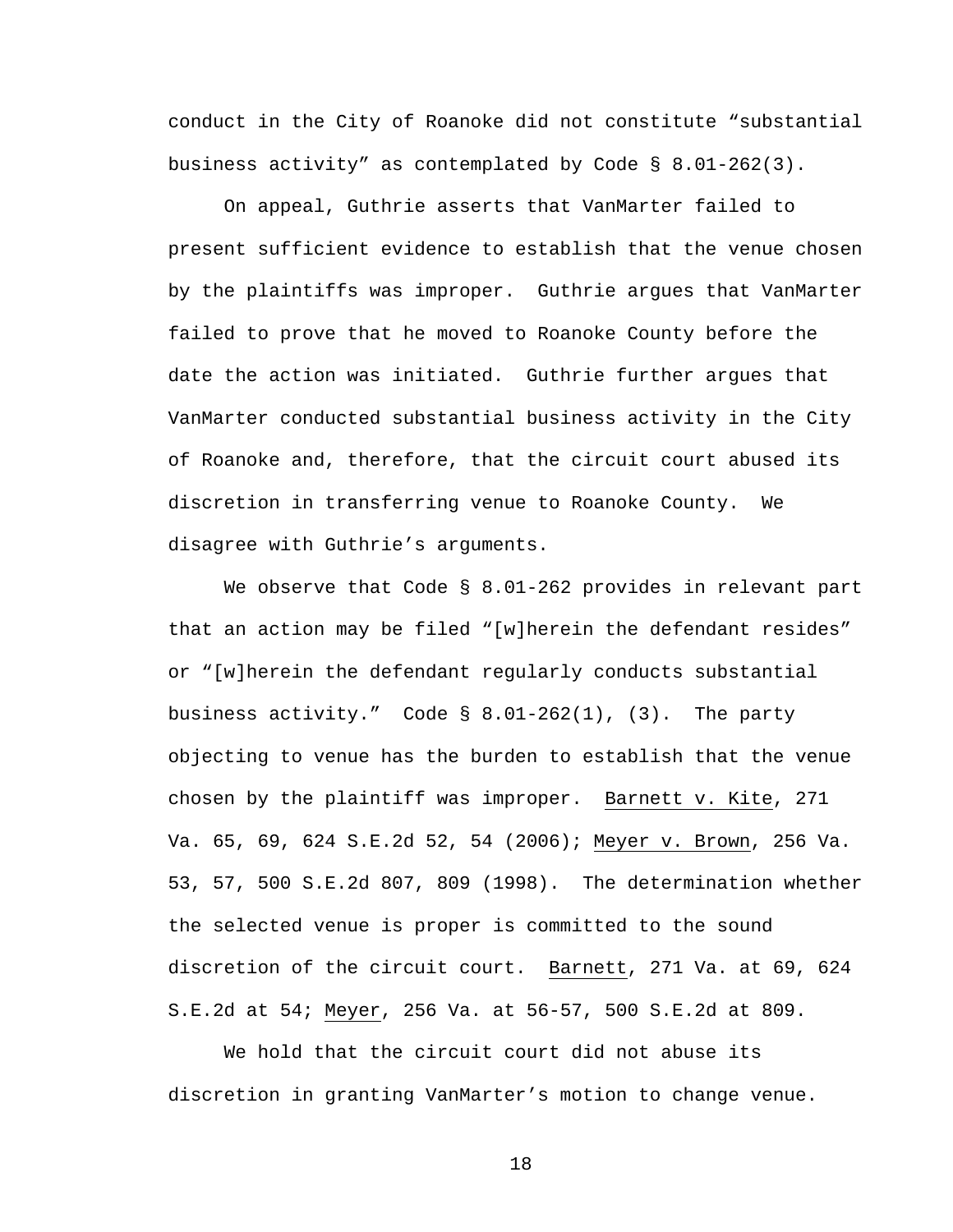The record supports the circuit court's conclusion that VanMarter lived in Roanoke County at the time the suit was filed in the fall of 2005. Alderman corroborated VanMarter's testimony that in the summer of 2005, he moved out of her home located in the City of Roanoke. VanMarter also completed a change of address form in order to receive mail at his home in Roanoke County. The fact that VanMarter continued to receive some mail at Alderman's home, retained a key to her home, and stored personal property there did not contradict his testimony that he resided in Roanoke County before Guthrie filed the present action.

The record also supports the circuit court's conclusion that VanMarter did not regularly conduct substantial business activity in the City of Roanoke. Although VanMarter testified about his enrollment in classes at a community college in the City of Roanoke, the record does not provide any further details about these classes and does not indicate that they were related to his work as a police officer.

The evidence also showed that VanMarter entered the City of Roanoke to pursue personal and recreational interests, including dining at restaurants, shopping, and attending movies. VanMarter also drove on roads located in the City on his way to work as a police officer in Roanoke County.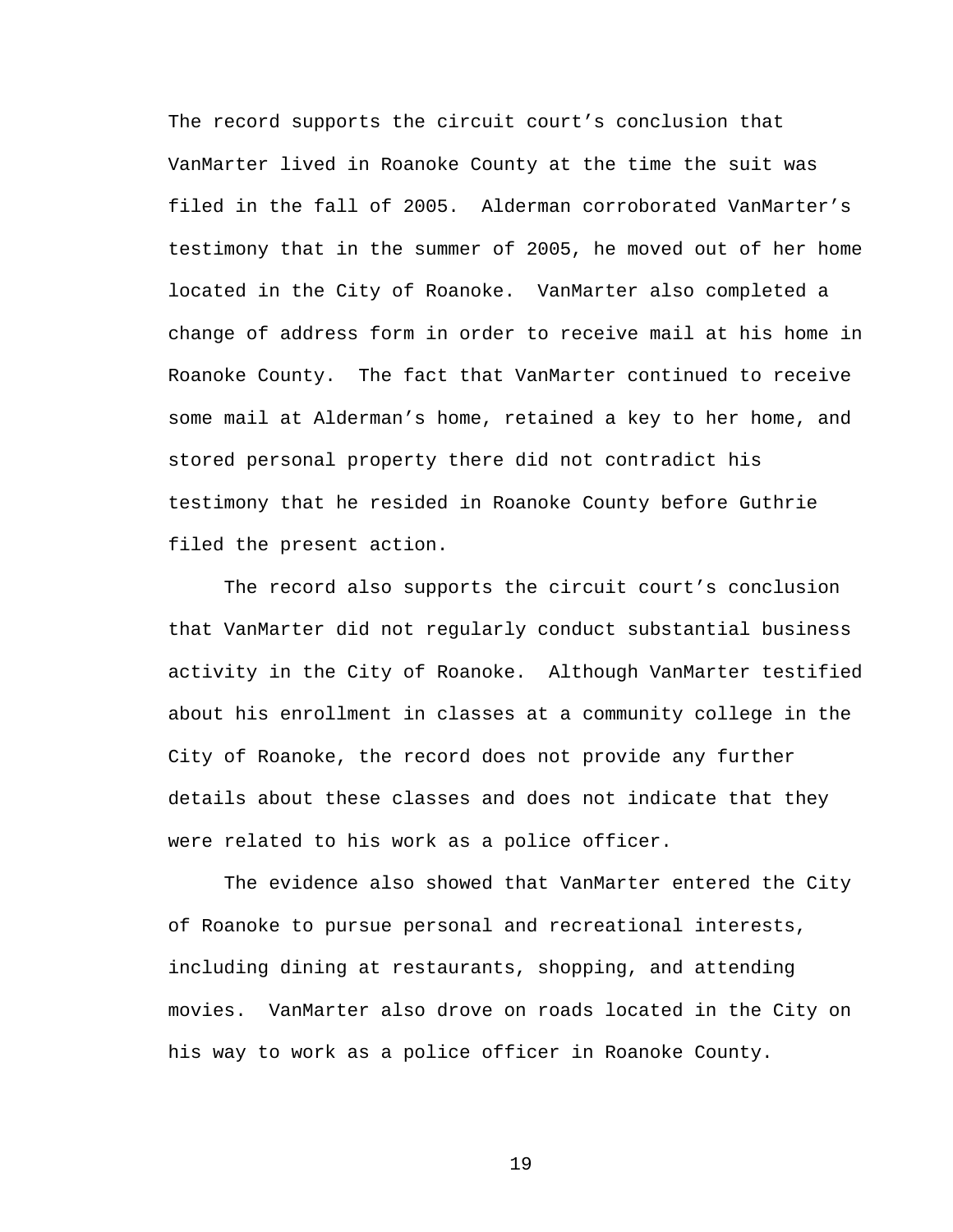However, these transient activities, considered as a whole, do not constitute substantial business activity.

Nevertheless, Guthrie asserts that he satisfied the test of conducting substantial business activity in the City because, under a certain Roanoke City ordinance, VanMarter was authorized to perform some law enforcement functions in the City. We do not consider this argument, however, because Guthrie did not raise it before the circuit court. Guthrie's failure to do so prohibits us from considering this argument for the first time on appeal. See Rule 5:25; Green v. Va. State Bar, 278 Va. 162, 178, 677 S.E.2d 227, 235 (2009); Graham v. Cook, 278 Va. 233, 248, 682 S.E.2d 535, 543 (2009). Therefore, we hold that the record before us supports the circuit court's discretionary decision transferring venue to Roanoke County.

#### VI. Jurors

We next consider Guthrie's arguments related to the circuit court's seating of certain jurors. At the beginning of the voir dire, the circuit court asked the potential jurors whether they knew of any reason that they could not give a fair and impartial trial to the parties based solely on the law and the evidence. All the potential jurors responded, "No." The court also asked whether the veniremen were aware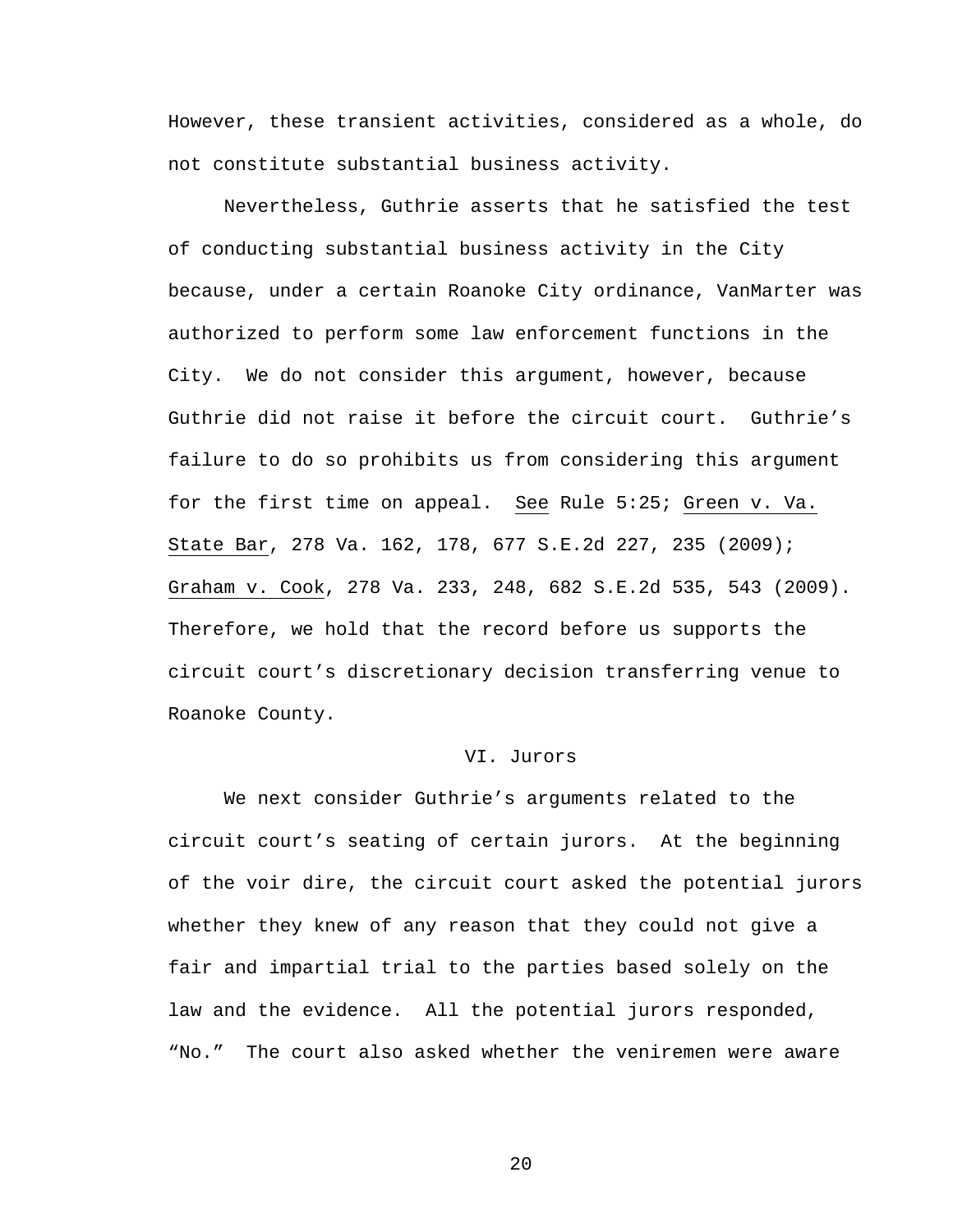of any bias or prejudice for or against any of the parties, to which they all responded, "No."

When questioned by Guthrie's counsel about whether any potential jurors had any involvement with the law firm representing VanMarter, Juror Tuckwiller stated that his sister worked for that firm. Tuckwiller explained that he does not discuss his sister's work with her and that his relationship with her would not make it "difficult" for him to "decide this case."

Regarding whether any of the potential jurors worked with or came into contact with police officers, Juror Harris stated that she attends church weekly with two police officers. In response to a question by counsel, Juror Harris stated that she did not know whether it would "bother" her to serve as a juror in case against a police officer, and that "[m]aybe [she] shouldn't [sit on the case]." When questioned further, Juror Harris stated that "it might" be a "little difficult" for her to serve as a juror and that if a verdict were rendered against the police officer it would cause her "some concern."

Juror Draper stated that she "probably" agreed with Juror Harris, but also stated that she did not "like to do anything wrong." Earlier during voir dire, Juror Draper had stated that she "[didn't] think" it would be difficult to be involved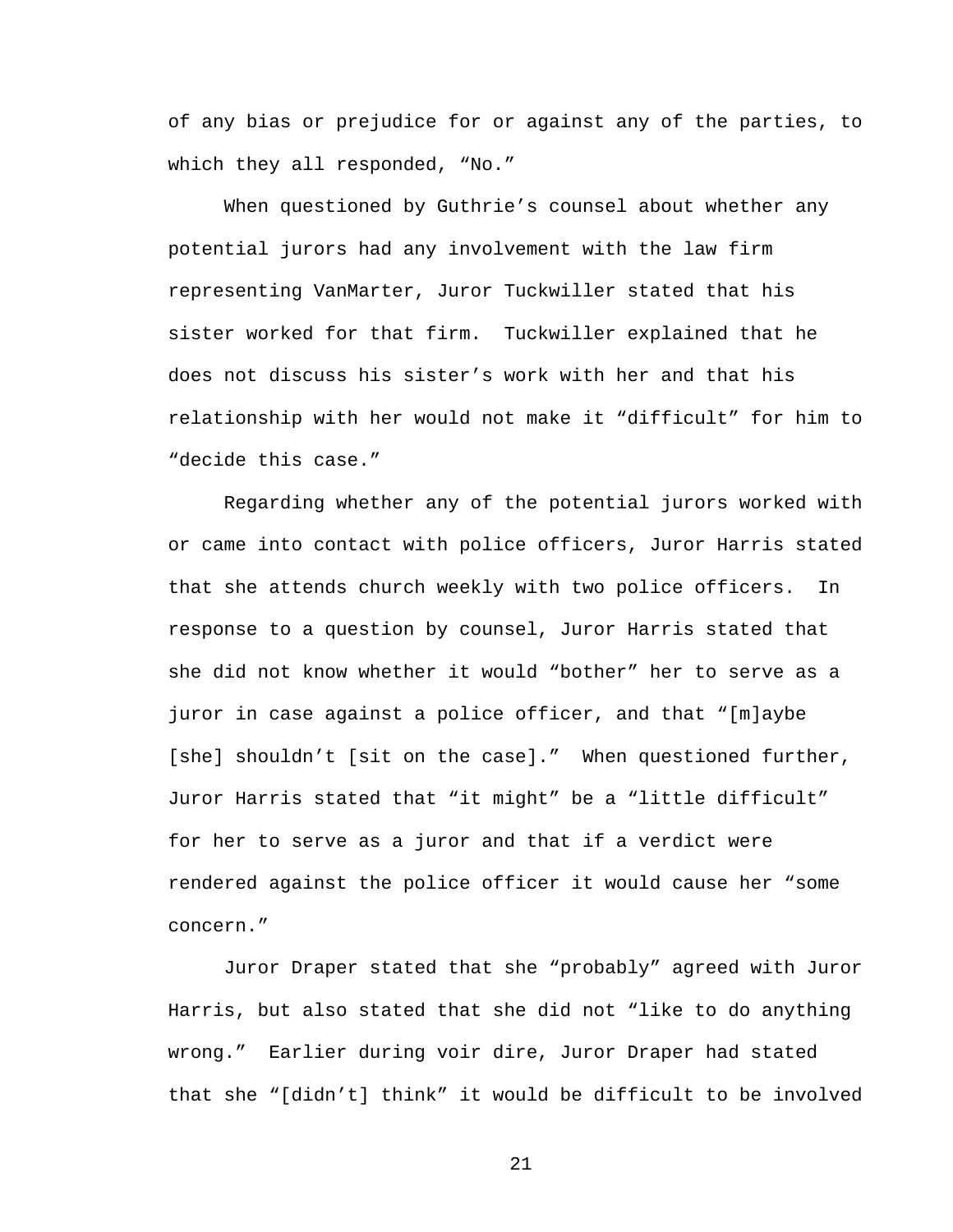in the case and that she did not have any "bias [sic] opinion" about the case despite her familial relationships with police officers.

In response to questions about whether potential jurors believed "it may be unfair to blame" VanMarter for the death of Hawthorne, Juror Blankenship stated that if VanMarter "was doing his job, I would have a problem with finding him personally liable." After Jurors Harris and Hodges stated that they agreed with Blankenship's statement, Juror Blankenship stated that her position might change if it were proved that VanMarter was negligent in performing his job.

Juror Harris responded to counsel's question about whether the plaintiff's burden of proof was fair and stated that she "wish[ed] it were more [than 51 percent], but if that is the law [sic]." Juror Draper stated that if a person were going to be "proven guilty" it "[would have] to be 100 percent, I would have to feel it in my mind," but also stated that "if that is the law[,] that is the law."

Guthrie's counsel asked whether any of the potential jurors believed that they would not bring a lawsuit against a police officer even if they felt they had a reason to do so. The potential jurors all responded, "No."

Guthrie moved to strike Jurors Draper, Harris, Blankenship, Tuckwiller and Hodges (the five jurors) for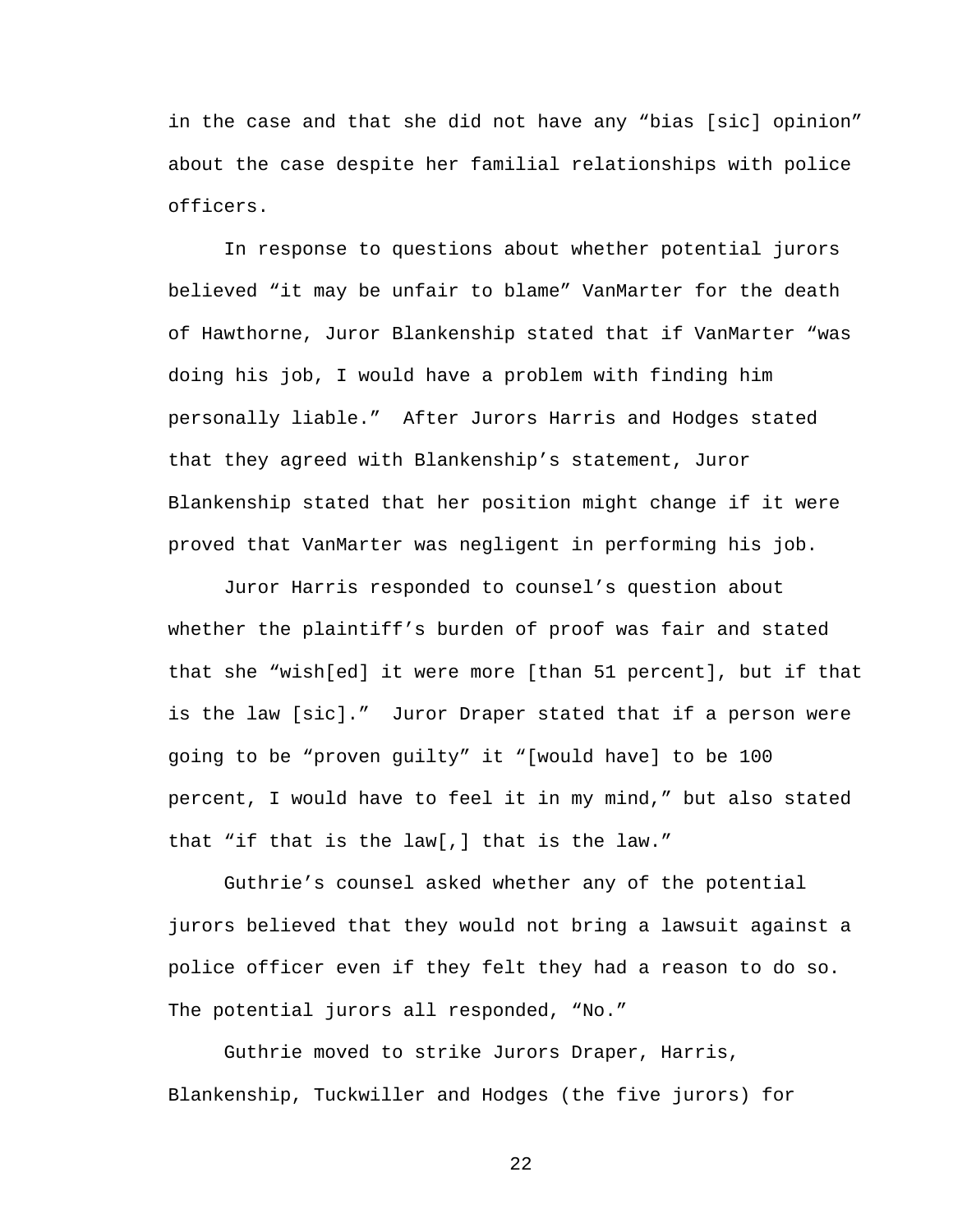cause. The circuit court denied the motion. The circuit court stated that while counsel had questioned jurors regarding whether they would have a "hard time" serving as jurors, the court had observed the panel and determined that they would be fair and impartial.

Guthrie requested permission to conduct individual voir dire outside the presence of the rest of the jury. The circuit court refused this request and also refused to permit Guthrie to continue his voir dire. The court noted that the voir dire had lasted longer than any felony case over which the judge had presided.

On appeal, Guthrie argues that the "totality" of the comments made by the five jurors demonstrated that they were not impartial or free of bias and that, therefore, the circuit court should have granted Guthrie's motion to strike them for cause. In the alternative, Guthrie contends that the circuit court abused its discretion in denying his request to question the five jurors outside the presence of the other jurors and to continue voir dire in order to clarify whether the five jurors should have been disqualified. We disagree with Guthrie's arguments.

Civil litigants are entitled to a fair and impartial trial by jury consisting of people who "stand indifferent in the cause." Code § 8.01-358. A circuit court has wide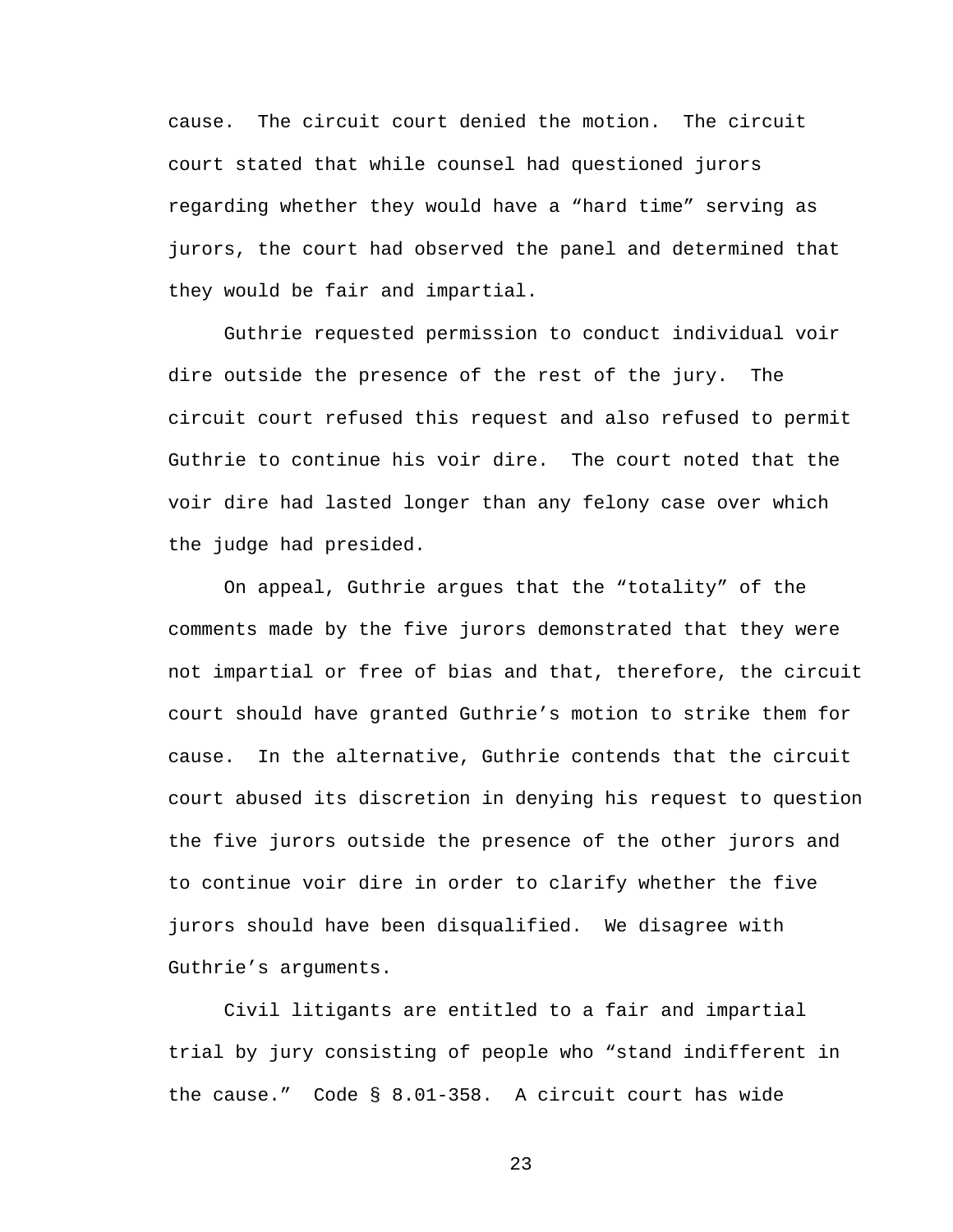latitude in seating jurors because the court has a superior ability to hear the responses and observe the body language of each member of the venire. Roberts v. CSX Transp., Inc., 279 Va. 111, 115, 688 S.E.2d 178, 180 (2010); Juniper v. Commonwealth, 271 Va. 362, 400, 626 S.E.2d 383, 408 (2006); Green v. Commonwealth, 262 Va. 115, 116, 546 S.E.2d 446, 451 (2001). Therefore, we have stated that a circuit court's ruling on a motion to strike a juror for cause will not be disturbed on appeal unless it constitutes manifest error. Roberts, 279 Va. at 116, 688 S.E.2d at 181; Juniper, 271 Va. at 401, 626 S.E.2d at 408; Barrett v. Commonwealth, 262 Va. 823, 826, 553 S.E.2d 731, 732 (2001); Green v. Commonwealth, 262 Va. at 116, 546 S.E.2d at 451; Cantrell v. Crews, 259 Va. 47, 50, 523 S.E.2d 502, 504 (2000).

 The circuit court is required to provide each party a full and fair opportunity to determine whether prospective jurors "stand indifferent in the cause." LeVasseur v. Commonwealth, 225 Va. 564, 581, 304 S.E.2d 644, 653 (1983); see Roberts, 279 Va. at 116, 688 S.E.2d at 181. However, the circuit court retains the discretion to determine whether the parties have had sufficient opportunity to question the prospective jurors. Juniper, 271 Va. at 396, 626 S.E.2d at 405; LeVasseur, 225 Va. at 581, 304 S.E.2d at 653. Also, the circuit court retains the discretion to determine whether the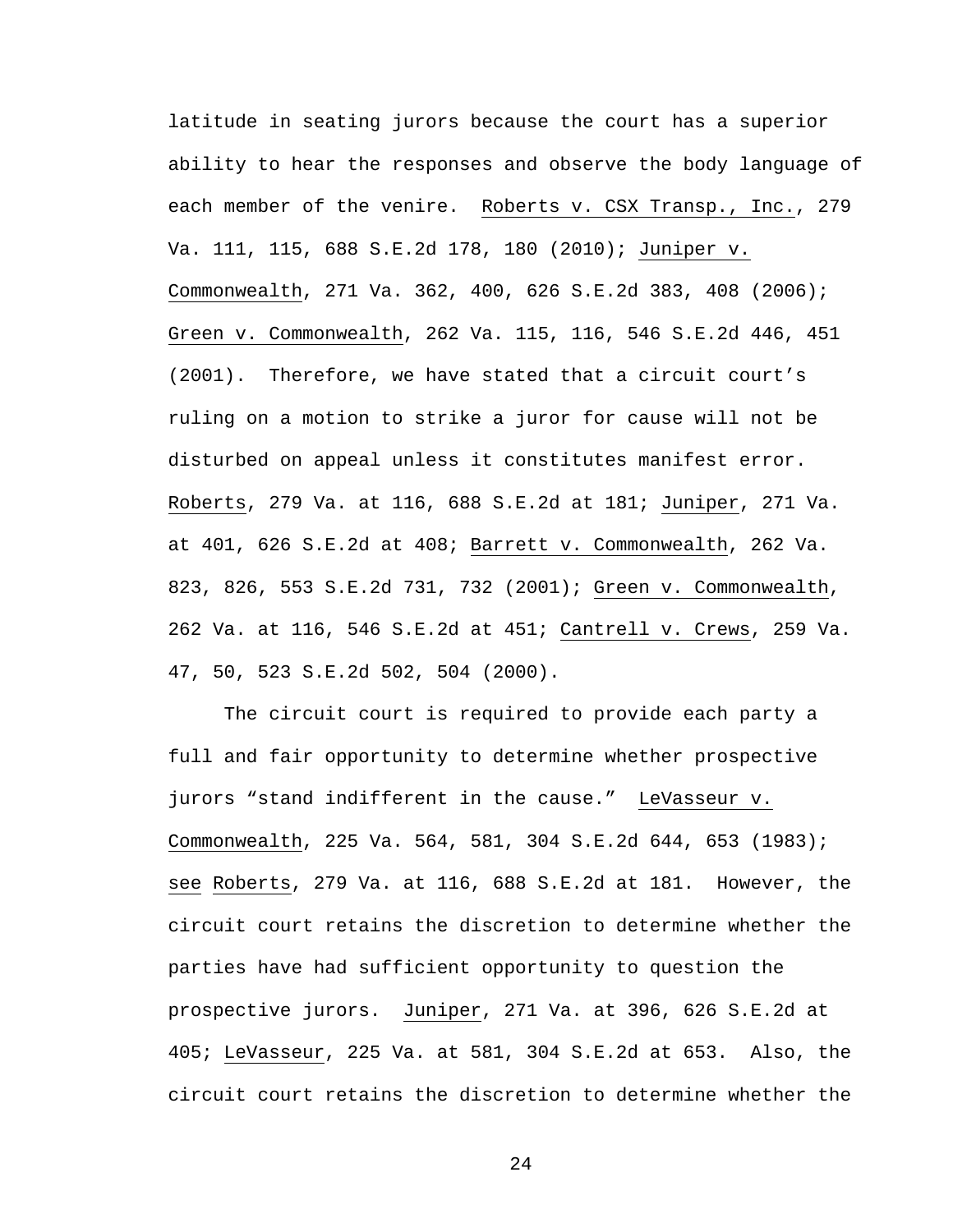parties should be permitted to question prospective jurors outside the presence of the others. Tuggle v. Commonwealth, 228 Va. 493, 505, 323 S.E.2d 539, 546 (1984). Finally, when this Court reviews a circuit court's ruling on the seating of a juror, we consider the voir dire of that juror as a whole, and do not consider the juror's isolated statements. Juniper, 271 Va. at 401, 626 S.E.2d at 408; Jackson v. Commonwealth, 267 Va. 178, 191, 590 S.E. 2d 520, 527 (2004); Green v. Commonwealth, 262 Va. at 116, 546 S.E.2d at 451.

We hold that when viewed in its entirety, the voir dire of each of the five jurors demonstrated that they were able to serve impartially in the case. Juror Tuckwiller, whose sister worked for the law firm representing VanMarter, expressed unequivocally that this relationship would not interfere with his ability to serve as an impartial juror. Juror Blankenship initially stated that she might have difficulty rendering a verdict against a police officer but quickly qualified her statement and reconsidered her position. Juror Hodges simply stated that she agreed with Juror Blankenship's initial response and did not state that she was unable to serve impartially.

Jurors Harris and Draper, who had familial and personal relationships with police officers, provided responses that were equivocal and tentative. Juror Harris stated that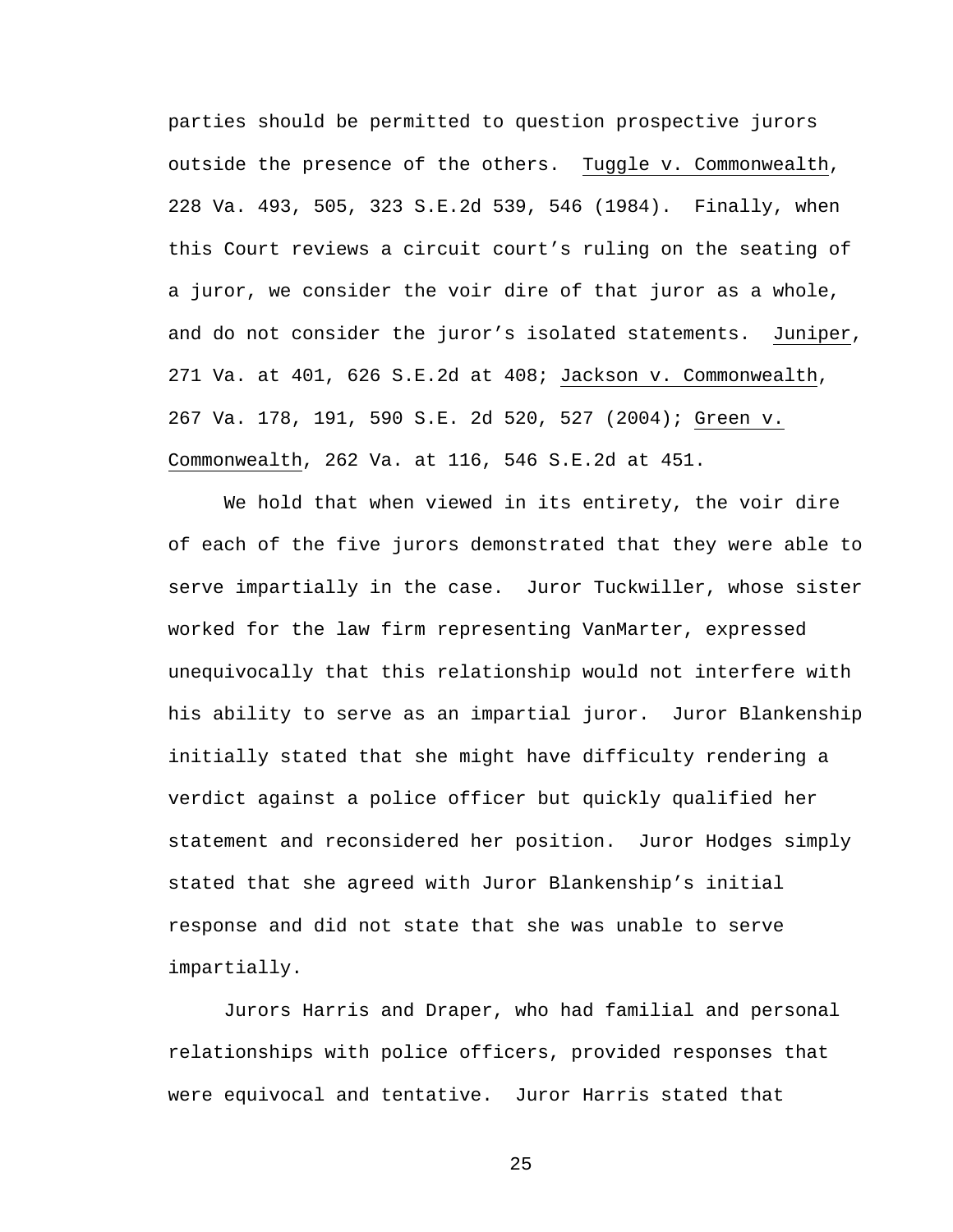"[m]aybe" she should not serve as a juror, that it "might" be "a little difficult" to serve as a juror, and that she would have "some concern" in rendering a verdict against VanMarter. Similarly, Juror Draper stated that she "probably" felt similarly to Juror Harris, but earlier had stated clearly that she held no biased opinions in favor of police officers.

With regard to the burden of proof, Jurors Harris and Draper indicated that they would follow the law even if they disagreed with it. Notably, none of the statements by Jurors Harris or Draper indicated that they would be unwilling or unable to follow the instructions of the court.

We hold that the circuit court did not abuse its discretion in refusing to permit Guthrie to continue questioning the five jurors or to question them outside the presence of the other jurors. As we have stated, it is within the court's discretion to determine whether counsel has had adequate time to question jurors and whether to permit individual voir dire. In this case, the circuit court noted that the questioning by counsel was extensive and exhaustive and that individual voir dire was not necessary to determine that the jurors could serve impartially. From our review of the entire voir dire, we conclude that the record supports the circuit court's determination. Therefore, we hold that the circuit court did not commit manifest error in refusing to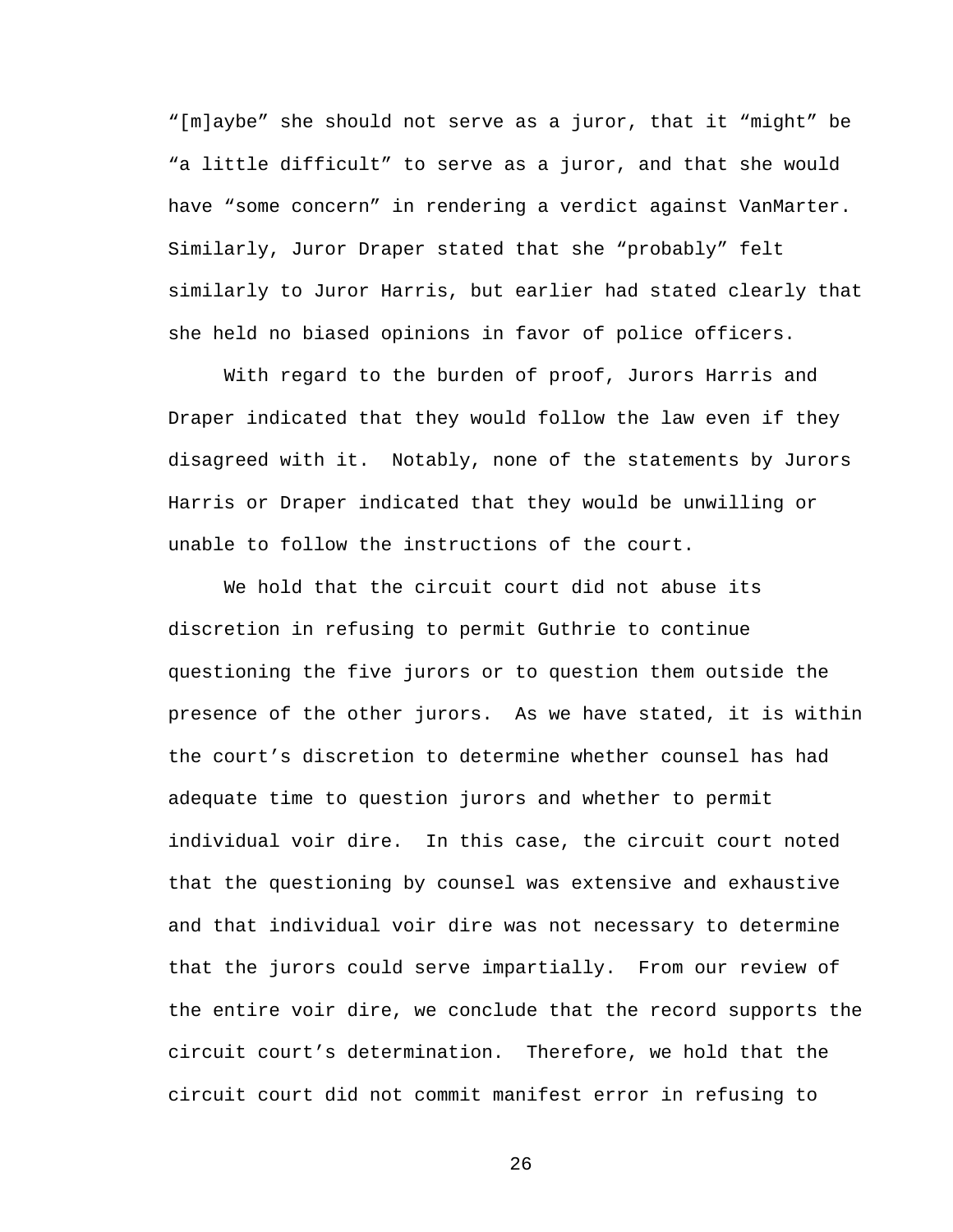strike the five jurors for cause. See Roberts, 279 Va. at 116, 688 S.E.2d at 181; Juniper, 271 Va. at 401, 626 S.E.2d at 408; Cantrell v. Crews, 259 Va. 47, 50, 523 S.E.2d 502, 504 (2000); Barrett v. Commonwealth, 262 Va. 823, 826, 553 S.E.2d 731, 732 (2001).

## VII. Jury Instructions

We next consider Guthrie's contention that the circuit court erred in overruling his objections to Instructions 3 and 11. Instruction 3 stated: "The driver of an emergency vehicle may exceed the speed limit provided he is not grossly negligent." Guthrie objected to this instruction on the basis that it failed to inform the jury that police officers are required to activate the emergency lights of their vehicles when driving in excess of the speed limit.

The circuit ruled that Instruction 3, when read together with Instruction 4, accurately reflected the law. Instruction 4 provided, in part: "The driver of a law enforcement vehicle may disregard speed limits, while having due regard for safety of persons and property, only when the operator of such vehicle displays a flashing emergency light or lights, and sounds a siren."

Instruction 11 provided: "Immediately before entering a highway from a private driveway, the driver of a vehicle has a duty to stop and use ordinary care to yield to any vehicle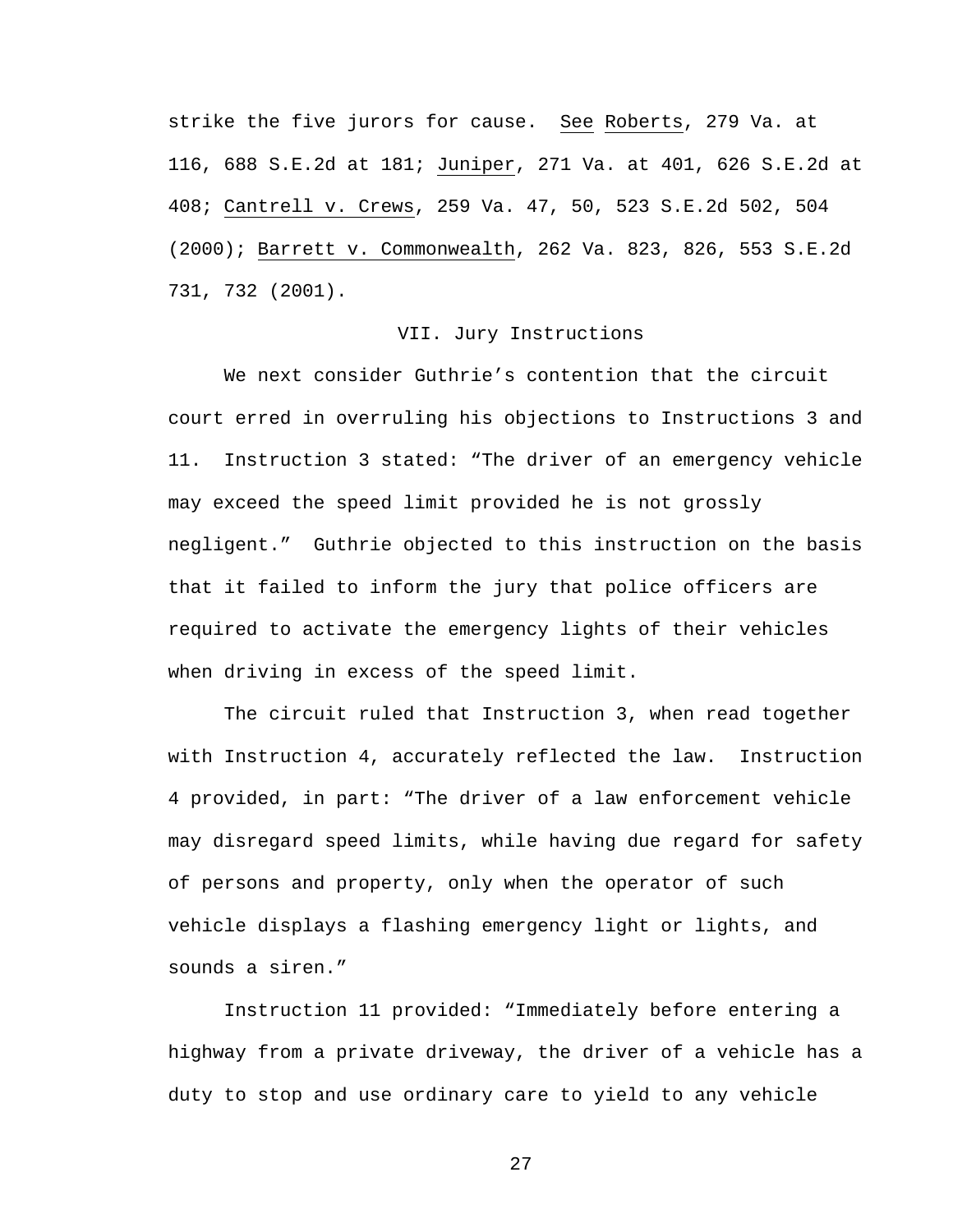that is so near the driveway that the driver cannot safely enter the highway." Guthrie objected to this instruction on the ground that it did not inform the jury that a driver traveling in excess of the speed limit forfeits the right of way that he ordinarily enjoys when driving on a main roadway. Guthrie also offered proposed Instruction C, which the circuit court refused, that addressed circumstances under which a driver forfeits his right of way.

The circuit court overruled Guthrie's objection to Instruction 11, stating that this Instruction, when read in conjunction with Instruction 10, gave a "full and fair" statement of the law. Instruction 10 stated, in relevant part: "Hawthorne had a right to assume that other drivers on Chaparral Drive, including [VanMarter], would use ordinary care until she realized, or in the exercise of ordinary care should have realized, that [VanMarter] was not doing so."

On appeal, Guthrie observes that under Code § 46.2- 920(B), drivers of emergency vehicles may exceed the speed limit only if their vehicles display emergency lights or sound a siren. Guthrie contends that Instruction 3 misstated the law and permitted the jurors incorrectly to conclude that VanMarter lawfully could have exceeded the speed limit without activating his vehicle's emergency lights and sirens.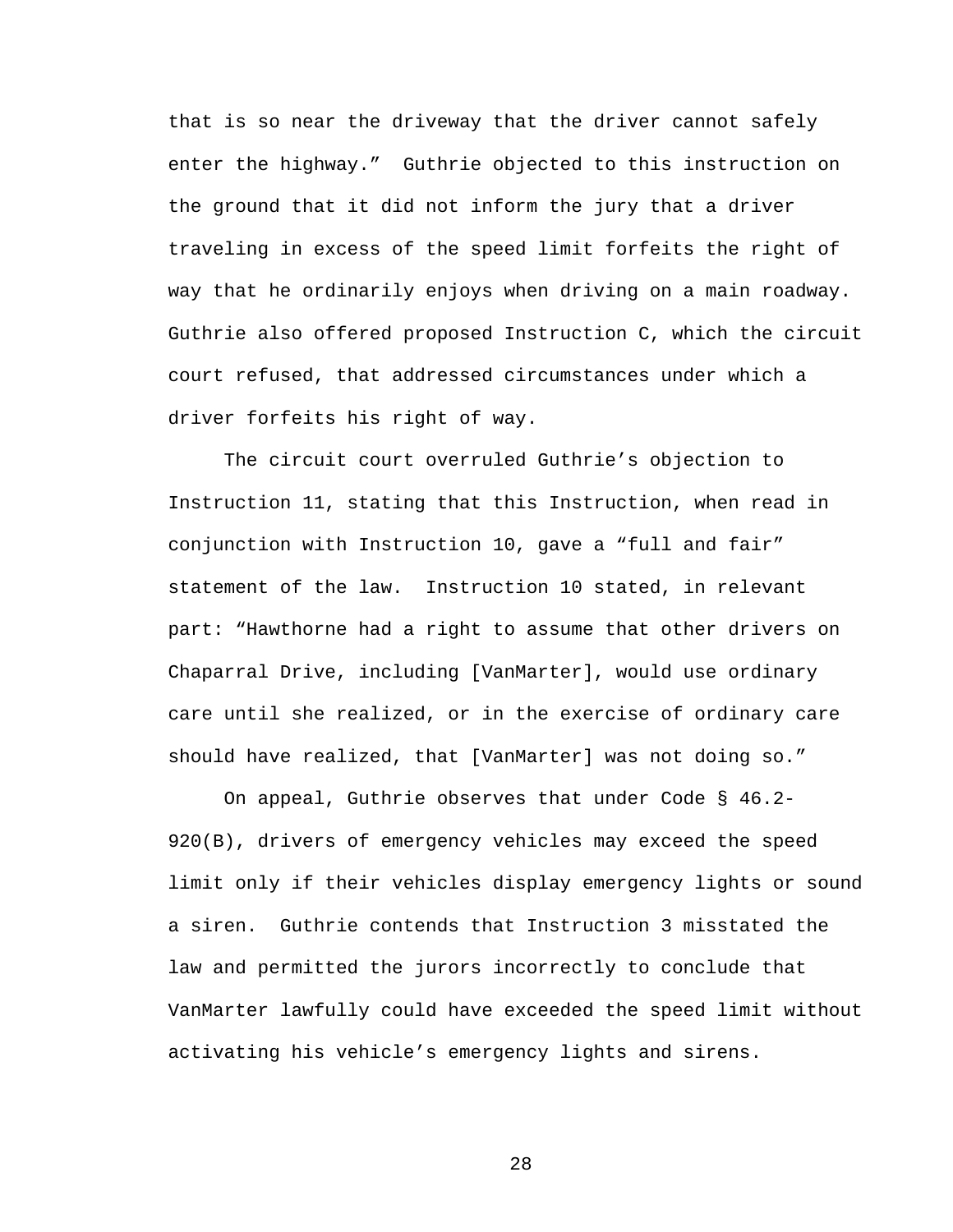Guthrie further argues that based on the evidence at trial, the jury could have concluded that VanMarter was traveling in excess of the speed limit and, thus, had forfeited his right of way under Code § 46.2-823. Guthrie asserts that Instruction 11 should have included an explanation of such forfeiture of the right of way, and that Instruction 10 did not remedy this error because it too was silent on that subject. Guthrie argues that, at best, the two instructions were inconsistent. We disagree with Guthrie's arguments.

The purpose of jury instructions is to inform the jury fully and fairly about the law applicable to the particular facts of a case. Castle v. Lester, 272 Va. 591, 605, 636 S.E.2d 342, 349 (2006); Honsinger v. Egan, 266 Va. 269, 274, 585 S.E.2d 597, 600 (2003); H. W. Miller Trucking Co. v. Flood, 203 Va. 934, 936, 128 S.E.2d 437, 439 (1962). In reviewing the content of jury instructions, this Court's responsibility is to see that the law has been clearly and accurately stated, and that the instructions cover all issues fairly raised by the evidence. Hancock-Underwood v. Knight, 277 Va. 127, 131, 670 S.E.2d 720, 722 (2009); Molina v. Commonwealth, 272 Va. 666, 671, 636 S.E.2d 470, 473 (2006); Swisher v. Swisher, 223 Va. 499, 503, 290 S.E.2d 856, 858 (1982).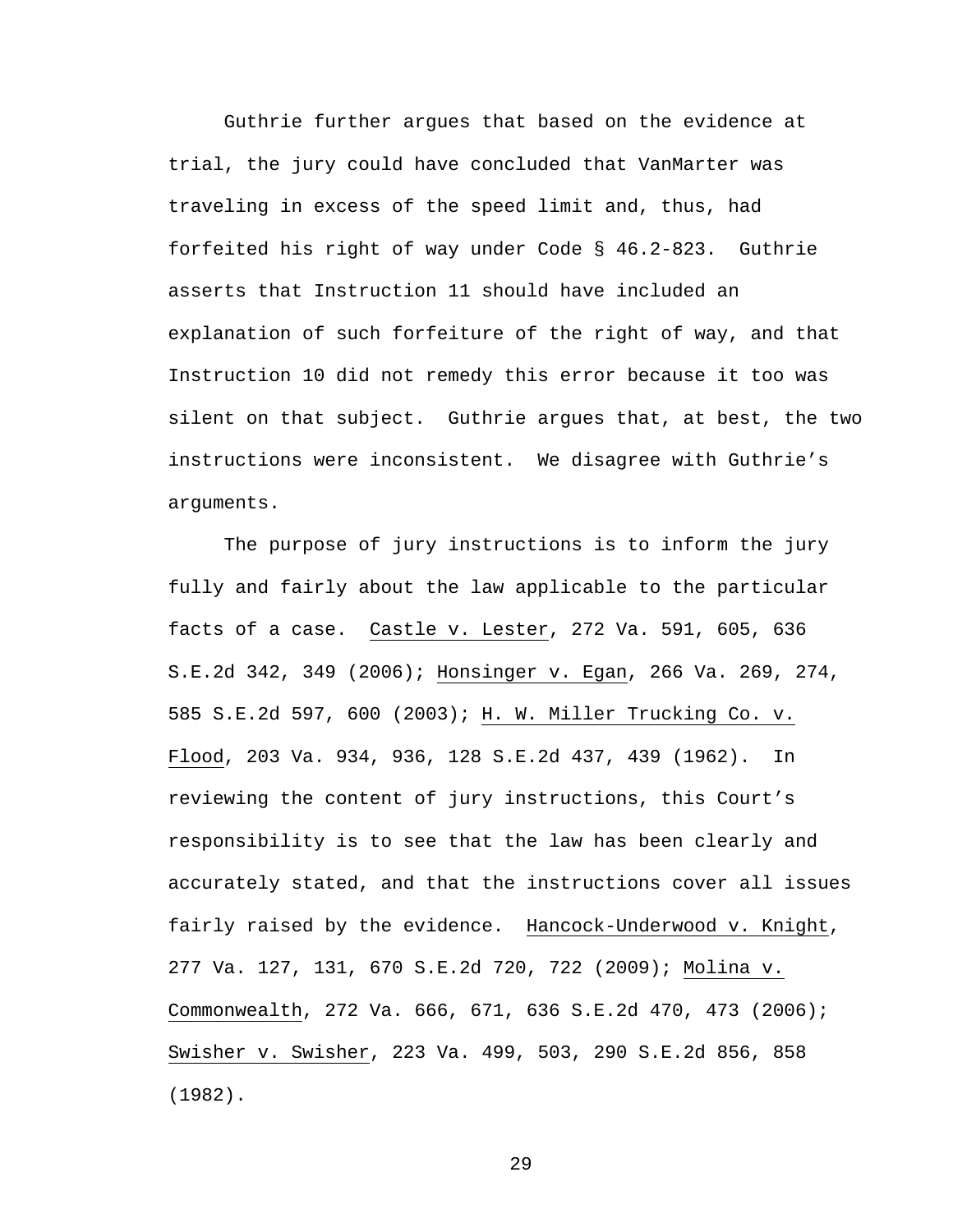We read the granted jury instructions together and consider them as a whole. Supervalu, Inc. v. Johnson, 276 Va. 356, 366, 666 S.E.2d 335, 341 (2008); Miller Trucking, 203 Va. at 937, 128 S.E.2d at 440. The determination whether a jury instruction accurately states the relevant law is a question of law that we review de novo. Hancock-Underwood, 277 Va. at 131, 670 S.E.2d at 722.

In the present case, Instruction 3 correctly informed the jury that VanMarter was permitted to disregard the speed limit to the extent that he was not grossly negligent in his actions. While Instruction 3 did not include the qualification that emergency vehicles are required to display activated lights and sirens when being operated at speeds in excess of the posted speed limit, Instruction 3 did not misstate the law. Furthermore, Instruction 4 unequivocally addressed Guthrie's concern that the jury be instructed about the conditions under which police officers may disregard speed limits, including that they must activate their police vehicle's emergency lights and siren.

Instruction 11 also provided the jury with a correct statement of law and informed the jury that a driver always has a duty to use ordinary care. Instruction 10 informed the jury that a driver initially may assume that other drivers also are acting with ordinary care. The issue of forfeiture